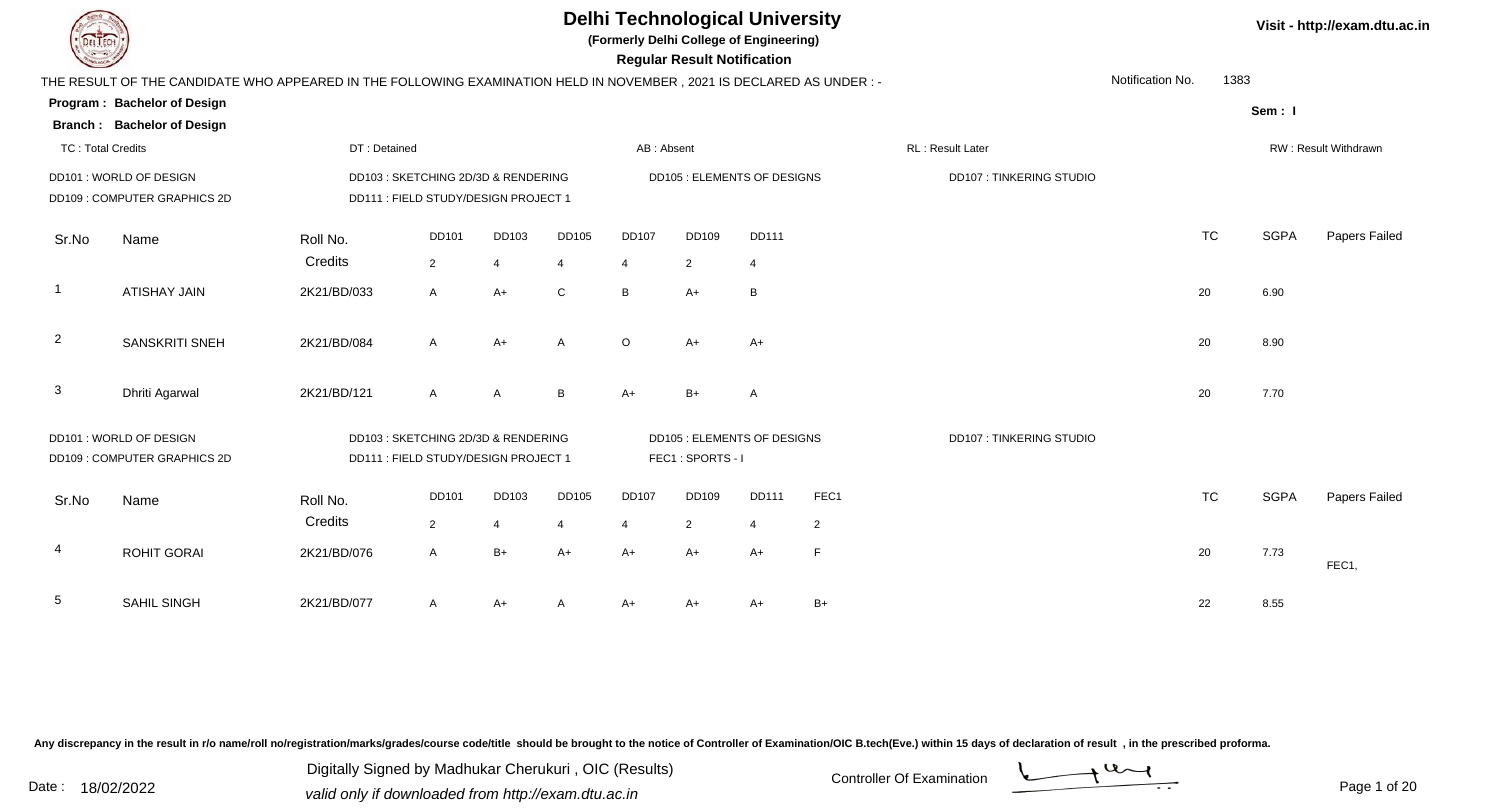

**(Formerly Delhi College of Engineering)**

| <b>Course of A</b>       |                                                                                                                        |                                      |                |                |         |                | <b>Regular Result Notification</b> |                |                |                                |                  |           |             |                      |
|--------------------------|------------------------------------------------------------------------------------------------------------------------|--------------------------------------|----------------|----------------|---------|----------------|------------------------------------|----------------|----------------|--------------------------------|------------------|-----------|-------------|----------------------|
|                          | THE RESULT OF THE CANDIDATE WHO APPEARED IN THE FOLLOWING EXAMINATION HELD IN NOVEMBER , 2021 IS DECLARED AS UNDER : - |                                      |                |                |         |                |                                    |                |                |                                | Notification No. | 1383      |             |                      |
|                          | Program: Bachelor of Design                                                                                            |                                      |                |                |         |                |                                    |                |                |                                |                  |           | Sem: I      |                      |
|                          | <b>Branch: Bachelor of Design</b>                                                                                      |                                      |                |                |         |                |                                    |                |                |                                |                  |           |             |                      |
| <b>TC: Total Credits</b> |                                                                                                                        | DT: Detained                         |                |                |         | AB: Absent     |                                    |                |                | <b>RL</b> : Result Later       |                  |           |             | RW: Result Withdrawn |
|                          | DD101 : WORLD OF DESIGN                                                                                                | DD103 : SKETCHING 2D/3D & RENDERING  |                |                |         |                | DD105 : ELEMENTS OF DESIGNS        |                |                | <b>DD107: TINKERING STUDIO</b> |                  |           |             |                      |
|                          | DD109: COMPUTER GRAPHICS 2D                                                                                            | DD111 : FIELD STUDY/DESIGN PROJECT 1 |                |                |         |                | FEC10 : COMMUNICATION SKILLS       |                |                |                                |                  |           |             |                      |
| Sr.No                    | Name                                                                                                                   | Roll No.                             | <b>DD101</b>   | DD103          | DD105   | <b>DD107</b>   | DD109                              | <b>DD111</b>   | FEC10          |                                |                  | <b>TC</b> | <b>SGPA</b> | Papers Failed        |
|                          |                                                                                                                        | Credits                              | $\overline{2}$ | $\overline{4}$ | 4       | $\overline{4}$ | $\overline{2}$                     | $\overline{4}$ | $\overline{2}$ |                                |                  |           |             |                      |
| 6                        | <b>ARIF KHAN</b>                                                                                                       | 2K21/BD/024                          | $B+$           | $\circ$        | $B+$    | $\circ$        | $\circ$                            | A              | $A+$           |                                |                  | 22        | 8.73        |                      |
| $\overline{7}$           | <b>MANASVI SINGH</b>                                                                                                   | 2K21/BD/053                          | $B+$           | $B+$           | $B+$    | $A+$           | E                                  | F              | A              |                                |                  | 16        | 5.55        | DD109, DD111,        |
| 8                        | SHUBHROJYOTI SAXENA                                                                                                    | 2K21/BD/091                          | $B+$           | $A+$           | Α       | $A+$           | $A+$                               | $A+$           | A+             |                                |                  | 22        | 8.64        |                      |
| 9                        | SIBIRA GOPAL                                                                                                           | 2K21/BD/092                          | $B+$           | $A+$           | A       | $A+$           | $A+$                               | $A+$           | $A+$           |                                |                  | 22        | 8.64        |                      |
| 10                       | SURYALOK BHATTACHERYA 2K21/BD/098                                                                                      |                                      | $B+$           | $A+$           | $A+$    | $A+$           | $A+$                               | $A+$           | $A+$           |                                |                  | 22        | 8.82        |                      |
| 11                       | <b>TANISHQ GOSWAMI</b>                                                                                                 | 2K21/BD/102                          | $A+$           | $A+$           | $A+$    | $A+$           | $A+$                               | $A+$           | $A+$           |                                |                  | 22        | 9.00        |                      |
| 12                       | <b>TUSHAR SHARMA</b>                                                                                                   | 2K21/BD/108                          | $\overline{A}$ | $\overline{A}$ | $\circ$ | $\circ$        | $B+$                               | $A+$           | $A+$           |                                |                  | 22        | 8.91        |                      |
| 13                       | Abhinav Yadav                                                                                                          | 2K21/BD/116                          | $\mathsf{A}$   | $A+$           | A       | $\circ$        | $A+$                               | $A+$           | $\mathsf O$    |                                |                  | 22        | 9.00        |                      |
| 14                       | Akshansh pareek                                                                                                        | 2K21/BD/117                          | $B+$           | $\circ$        | A       | $A+$           | A+                                 | A+             | $\mathsf O$    |                                |                  | 22        | 8.91        |                      |

Any discrepancy in the result in r/o name/roll no/registration/marks/grades/course code/title should be brought to the notice of Controller of Examination/OIC B.tech(Eve.) within 15 days of declaration of result, in the pr

Date : 18/02/2022<br>
valid only if downloaded from http://exam.dtu.ac.in<br>
Date : 18/02/2022 Digitally Signed by Madhukar Cherukuri , OIC (Results)

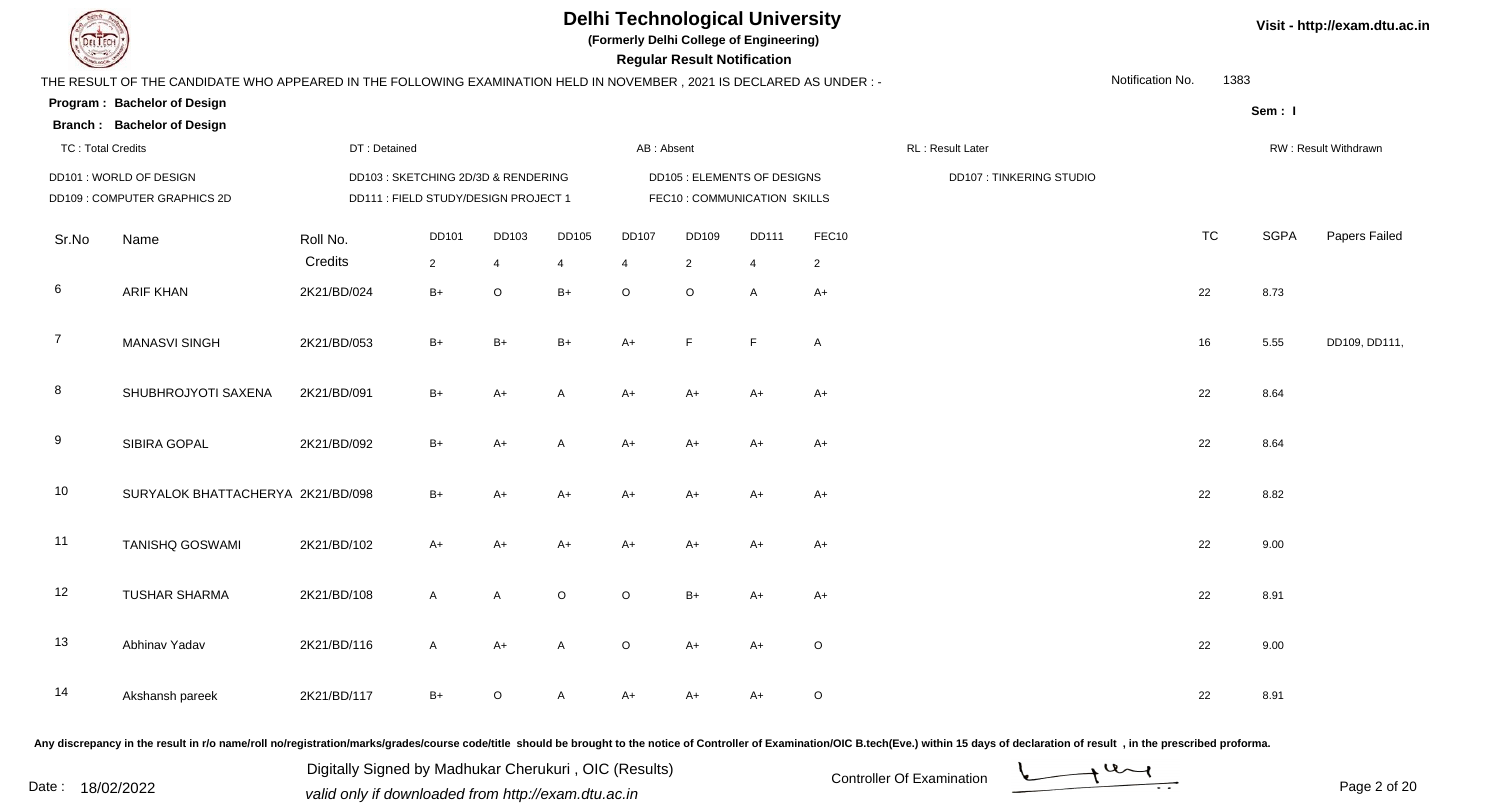

**(Formerly Delhi College of Engineering)**

 **Regular Result Notification**

|                          | THE RESULT OF THE CANDIDATE WHO APPEARED IN THE FOLLOWING EXAMINATION HELD IN NOVEMBER, 2021 IS DECLARED AS UNDER :- |              |                                      |       |                |              |                                    |              |       |                                | Notification No. | 1383      |             |                                              |
|--------------------------|----------------------------------------------------------------------------------------------------------------------|--------------|--------------------------------------|-------|----------------|--------------|------------------------------------|--------------|-------|--------------------------------|------------------|-----------|-------------|----------------------------------------------|
|                          | Program: Bachelor of Design                                                                                          |              |                                      |       |                |              |                                    |              |       |                                |                  |           | Sem: I      |                                              |
|                          | Branch: Bachelor of Design                                                                                           |              |                                      |       |                |              |                                    |              |       |                                |                  |           |             |                                              |
| <b>TC: Total Credits</b> |                                                                                                                      | DT: Detained |                                      |       |                | AB: Absent   |                                    |              |       | RL: Result Later               |                  |           |             | RW: Result Withdrawn                         |
|                          | DD101: WORLD OF DESIGN                                                                                               |              | DD103 : SKETCHING 2D/3D & RENDERING  |       |                |              | <b>DD105 : ELEMENTS OF DESIGNS</b> |              |       | <b>DD107: TINKERING STUDIO</b> |                  |           |             |                                              |
|                          | DD109 : COMPUTER GRAPHICS 2D                                                                                         |              | DD111 : FIELD STUDY/DESIGN PROJECT 1 |       |                |              | FEC10: COMMUNICATION SKILLS        |              |       |                                |                  |           |             |                                              |
| Sr.No                    | Name                                                                                                                 | Roll No.     | <b>DD101</b>                         | DD103 | DD105          | <b>DD107</b> | DD109                              | <b>DD111</b> | FEC10 |                                |                  | <b>TC</b> | <b>SGPA</b> | <b>Papers Failed</b>                         |
|                          |                                                                                                                      | Credits      | 2                                    |       | $\overline{4}$ | $\Delta$     | 2                                  |              | 2     |                                |                  |           |             |                                              |
| 15                       | <b>BALKRISHNA DATTATRAYA</b><br><b>THAKUR</b>                                                                        | 2K21/BD/119  | $\mathsf{A}$                         | A+    | $B+$           | A+           | A+                                 | A+           | $A+$  |                                |                  | 22        | 8.55        |                                              |
| 16                       | N Aparna                                                                                                             | 2K21/BD/122  | F                                    | $B+$  | F              | A            | E                                  | F            |       |                                |                  |           | 2.73        | DD101DD105,<br>DD109, DD111.<br>$-$ - $\sim$ |

Any discrepancy in the result in r/o name/roll no/registration/marks/grades/course code/title should be brought to the notice of Controller of Examination/OIC B.tech(Eve.) within 15 days of declaration of result, in the pr

Digitally Signed by Madhukar Cherukuri, OIC (Results)<br>Date : 18/02/2022 valid only if downloaded from http://ovem.dtu.es.in Digitally Signed by Madhukar Cherukuri , OIC (Results)valid only if downloaded from http://exam.dtu.ac.in

**Visit - http://exam.dtu.ac.in**

FEC10,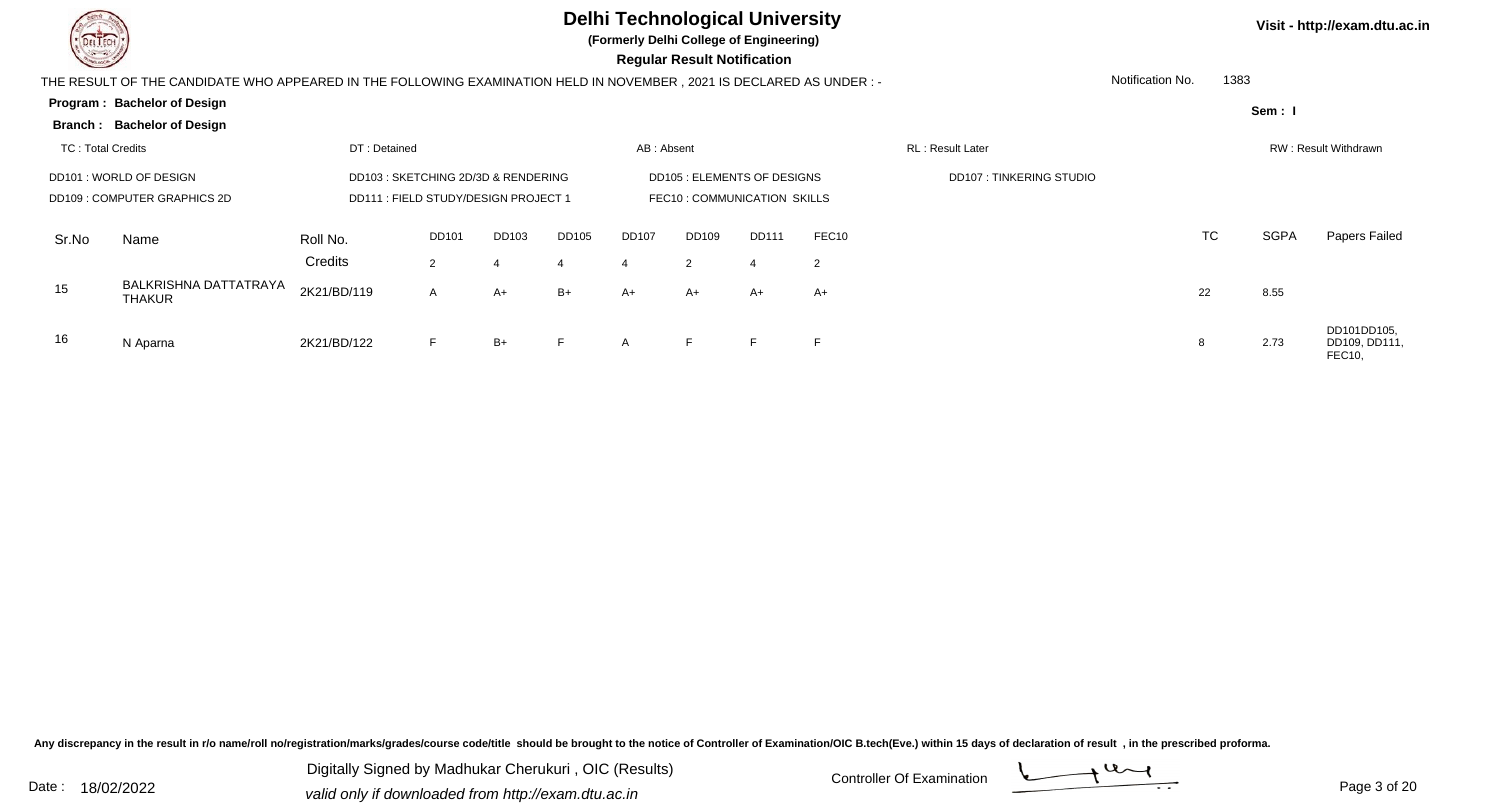

**(Formerly Delhi College of Engineering)**

**Regular Regular Results Notification** 

| <b>Country of Charles</b>                               |                                                                                                                      |                                                                            |                |                |                                                    |                | <b>Regular Result Notification</b> |                         |                |                  |                  |           |             |                                     |
|---------------------------------------------------------|----------------------------------------------------------------------------------------------------------------------|----------------------------------------------------------------------------|----------------|----------------|----------------------------------------------------|----------------|------------------------------------|-------------------------|----------------|------------------|------------------|-----------|-------------|-------------------------------------|
|                                                         | THE RESULT OF THE CANDIDATE WHO APPEARED IN THE FOLLOWING EXAMINATION HELD IN NOVEMBER, 2021 IS DECLARED AS UNDER :- |                                                                            |                |                |                                                    |                |                                    |                         |                |                  | Notification No. | 1383      |             |                                     |
|                                                         | Program: Bachelor of Design                                                                                          |                                                                            |                |                |                                                    |                |                                    |                         |                |                  |                  |           | Sem: I      |                                     |
|                                                         | <b>Branch: Bachelor of Design</b>                                                                                    |                                                                            |                |                |                                                    |                |                                    |                         |                |                  |                  |           |             |                                     |
| <b>TC: Total Credits</b>                                |                                                                                                                      | DT: Detained                                                               |                |                |                                                    | AB: Absent     |                                    |                         |                | RL: Result Later |                  |           |             | RW: Result Withdrawn                |
| DD101 : WORLD OF DESIGN<br>DD109 : COMPUTER GRAPHICS 2D |                                                                                                                      | DD103: SKETCHING 2D/3D & RENDERING<br>DD111 : FIELD STUDY/DESIGN PROJECT 1 |                |                | DD105 : ELEMENTS OF DESIGNS<br>PRESENTATION SKILLS |                | FEC12 : BUSINESS COMMUNICATION AND | DD107: TINKERING STUDIO |                |                  |                  |           |             |                                     |
| Sr.No                                                   | Name                                                                                                                 | Roll No.                                                                   | DD101          | DD103          | DD105                                              | <b>DD107</b>   | <b>DD109</b>                       | <b>DD111</b>            | FEC12          |                  |                  | <b>TC</b> | <b>SGPA</b> | Papers Failed                       |
|                                                         |                                                                                                                      | Credits                                                                    | $\overline{2}$ | $\overline{4}$ | $\overline{4}$                                     | $\overline{4}$ | $\overline{2}$                     | $\overline{4}$          | $\overline{2}$ |                  |                  |           |             |                                     |
| 17                                                      | <b>ADIT SAXENA</b>                                                                                                   | 2K21/BD/009                                                                | $B+$           | $\mathsf{A}$   | $\mathsf{C}$                                       | $\overline{A}$ | $A+$                               | $\mathsf{A}$            | $A+$           |                  |                  | 22        | 7.55        |                                     |
| 18                                                      | <b>HRITHIK PUNIA</b>                                                                                                 | 2K21/BD/041                                                                | A              | $\mathsf{A}$   | B                                                  | $A+$           | $A+$                               | $B+$                    | A              |                  |                  | 22        | 7.73        |                                     |
| 19                                                      | JHONTY DHOL                                                                                                          | 2K21/BD/047                                                                | $B+$           | $A+$           | $B+$                                               | $A+$           | $A+$                               | A                       | A              |                  |                  | 22        | 8.18        |                                     |
| 20                                                      | KHUSHI AGARWAL                                                                                                       | 2K21/BD/050                                                                | $A+$           | $A+$           | B                                                  | $\overline{A}$ | $A+$                               | $B+$                    | $\mathsf{A}$   |                  |                  | 22        | 7.82        |                                     |
| 21                                                      | <b>SUVRAT PRASAD</b>                                                                                                 | 2K21/BD/099                                                                | F.             | F              | F.                                                 | B              | E                                  | F                       | $\mathsf C$    |                  |                  | 6         | 1.55        | DD101DD103, DD105,<br>DD109, DD111, |
| 22                                                      | SWARNIMA AGARWAL                                                                                                     | 2K21/BD/100                                                                | $\mathsf{A}$   | $A+$           | $\mathsf{A}$                                       | $A+$           | $A+$                               | $A+$                    | B              |                  |                  | 22        | 8.45        |                                     |
| 23                                                      | VANSH GAUTAM BARUAH                                                                                                  | 2K21/BD/113                                                                | $\mathsf{A}$   | A              | $A+$                                               | $\Omega$       | $B+$                               | A+                      | $B+$           |                  |                  | 22        | 8.55        |                                     |

Any discrepancy in the result in r/o name/roll no/registration/marks/grades/course code/title should be brought to the notice of Controller of Examination/OIC B.tech(Eve.) within 15 days of declaration of result, in the pr

Digitally Signed by Madhukar Cherukuri, OIC (Results)<br>Date : 18/02/2022 valid only if downloaded from http://ovem.dtu.co.in Digitally Signed by Madhukar Cherukuri , OIC (Results)valid only if downloaded from http://exam.dtu.ac.in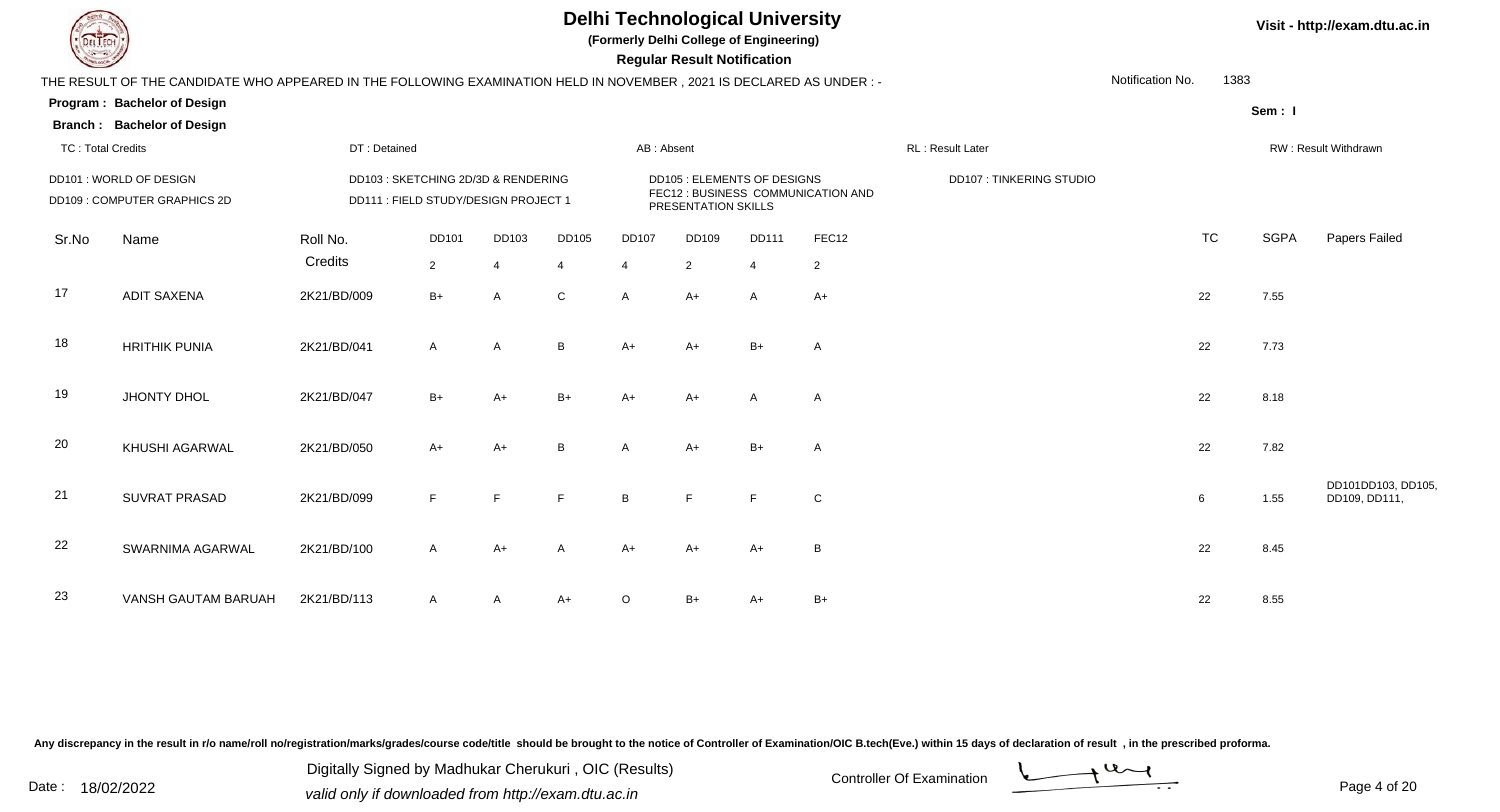| DEL TECH                 |                                                                                                                     |              |                                      |                |                | <b>Delhi Technological University</b><br>(Formerly Delhi College of Engineering) | <b>Regular Result Notification</b> |                                   |                                       |                         |                  |           |             | Visit - http://exam.d       |
|--------------------------|---------------------------------------------------------------------------------------------------------------------|--------------|--------------------------------------|----------------|----------------|----------------------------------------------------------------------------------|------------------------------------|-----------------------------------|---------------------------------------|-------------------------|------------------|-----------|-------------|-----------------------------|
|                          | THE RESULT OF THE CANDIDATE WHO APPEARED IN THE FOLLOWING EXAMINATION HELD IN NOVEMBER, 2021 IS DECLARED AS UNDER:- |              |                                      |                |                |                                                                                  |                                    |                                   |                                       |                         | Notification No. | 1383      |             |                             |
|                          | Program: Bachelor of Design                                                                                         |              |                                      |                |                |                                                                                  |                                    |                                   |                                       |                         |                  |           | Sem: I      |                             |
|                          | <b>Branch: Bachelor of Design</b>                                                                                   |              |                                      |                |                |                                                                                  |                                    |                                   |                                       |                         |                  |           |             |                             |
| <b>TC: Total Credits</b> |                                                                                                                     | DT: Detained |                                      |                |                | AB: Absent                                                                       |                                    |                                   |                                       | RL: Result Later        |                  |           |             | <b>RW: Result Withdrawr</b> |
|                          | DD101 : WORLD OF DESIGN                                                                                             |              | DD103 : SKETCHING 2D/3D & RENDERING  |                |                |                                                                                  |                                    | <b>DD105: ELEMENTS OF DESIGNS</b> |                                       | DD107: TINKERING STUDIO |                  |           |             |                             |
|                          | DD109: COMPUTER GRAPHICS 2D                                                                                         |              | DD111 : FIELD STUDY/DESIGN PROJECT 1 |                |                |                                                                                  | FEC13: PUBLIC SPEAKING             |                                   |                                       |                         |                  |           |             |                             |
| Sr.No                    | Name                                                                                                                | Roll No.     | <b>DD101</b>                         | DD103          | <b>DD105</b>   | <b>DD107</b>                                                                     | <b>DD109</b>                       | <b>DD111</b>                      | FEC <sub>13</sub>                     |                         |                  | <b>TC</b> | <b>SGPA</b> | Papers Fa                   |
|                          |                                                                                                                     | Credits      | 2                                    | 4              | $\overline{4}$ | 4                                                                                | 2                                  | $\overline{4}$                    | $\overline{2}$                        |                         |                  |           |             |                             |
| 24                       | ARYA BHUSHAN                                                                                                        | 2K21/BD/028  | $A+$                                 | $A+$           | B              | $\circ$                                                                          | $\circ$                            | $B+$                              | $\circ$                               |                         |                  | 22        | 8.45        |                             |
|                          | DD101 : WORLD OF DESIGN                                                                                             |              | DD103 : SKETCHING 2D/3D & RENDERING  |                |                |                                                                                  |                                    | <b>DD105: ELEMENTS OF DESIGNS</b> |                                       | DD107: TINKERING STUDIO |                  |           |             |                             |
|                          | DD109: COMPUTER GRAPHICS 2D                                                                                         |              | DD111 : FIELD STUDY/DESIGN PROJECT 1 |                |                |                                                                                  |                                    |                                   | FEC14 : APPRECIATION OF SHORT STORIES |                         |                  |           |             |                             |
| Sr.No                    | Name                                                                                                                | Roll No.     | <b>DD101</b>                         | DD103          | <b>DD105</b>   | <b>DD107</b>                                                                     | <b>DD109</b>                       | <b>DD111</b>                      | FEC14                                 |                         |                  | <b>TC</b> | <b>SGPA</b> | Papers Fa                   |
|                          |                                                                                                                     | Credits      | $\overline{2}$                       | $\overline{4}$ | $\overline{4}$ | 4                                                                                | $\overline{2}$                     | 4                                 | $\overline{c}$                        |                         |                  |           |             |                             |
| 25                       | AKARSHITA CHANDRA                                                                                                   | 2K21/BD/015  | $B+$                                 | $\circ$        | B              | $B+$                                                                             | $A+$                               | $\, {\bf B}$                      | $\, {\bf B}$                          |                         |                  | 22        | 7.27        |                             |
| 26                       | <b>ARNAV KHANNA</b>                                                                                                 | 2K21/BD/026  | $A+$                                 | А              | B              | $\circ$                                                                          | $A+$                               | $B+$                              | A+                                    |                         |                  | 22        | 8.09        |                             |
|                          |                                                                                                                     |              |                                      |                |                |                                                                                  |                                    |                                   |                                       |                         |                  |           |             |                             |

2K21/BD/080 <sup>A</sup> A+ <sup>A</sup> A+ A+ A+ A+ <sup>22</sup> 8.73

R 2K21/BD/088 A+ A A+ A+ B+ A+ B+ A+ B+

Any discrepancy in the result in r/o name/roll no/registration/marks/grades/course code/title should be brought to the notice of Controller of Examination/OIC B.tech(Eve.) within 15 days of declaration of result, in the pr

Digitally Signed by Madhukar Cherukuri, OIC (Results)<br>Date : 18/02/2022 valid only if downloaded from http://oxam.dtu.ac.in Digitally Signed by Madhukar Cherukuri , OIC (Results)

**Visit - http://exam.dtu.ac.in**

TC SGPA Papers Failed

TC SGPA Papers Failed

27

28

SAKSHAM SINGH BISHT

SHIVANSH KAPOOR

valid only if downloaded from http://exam.dtu.ac.in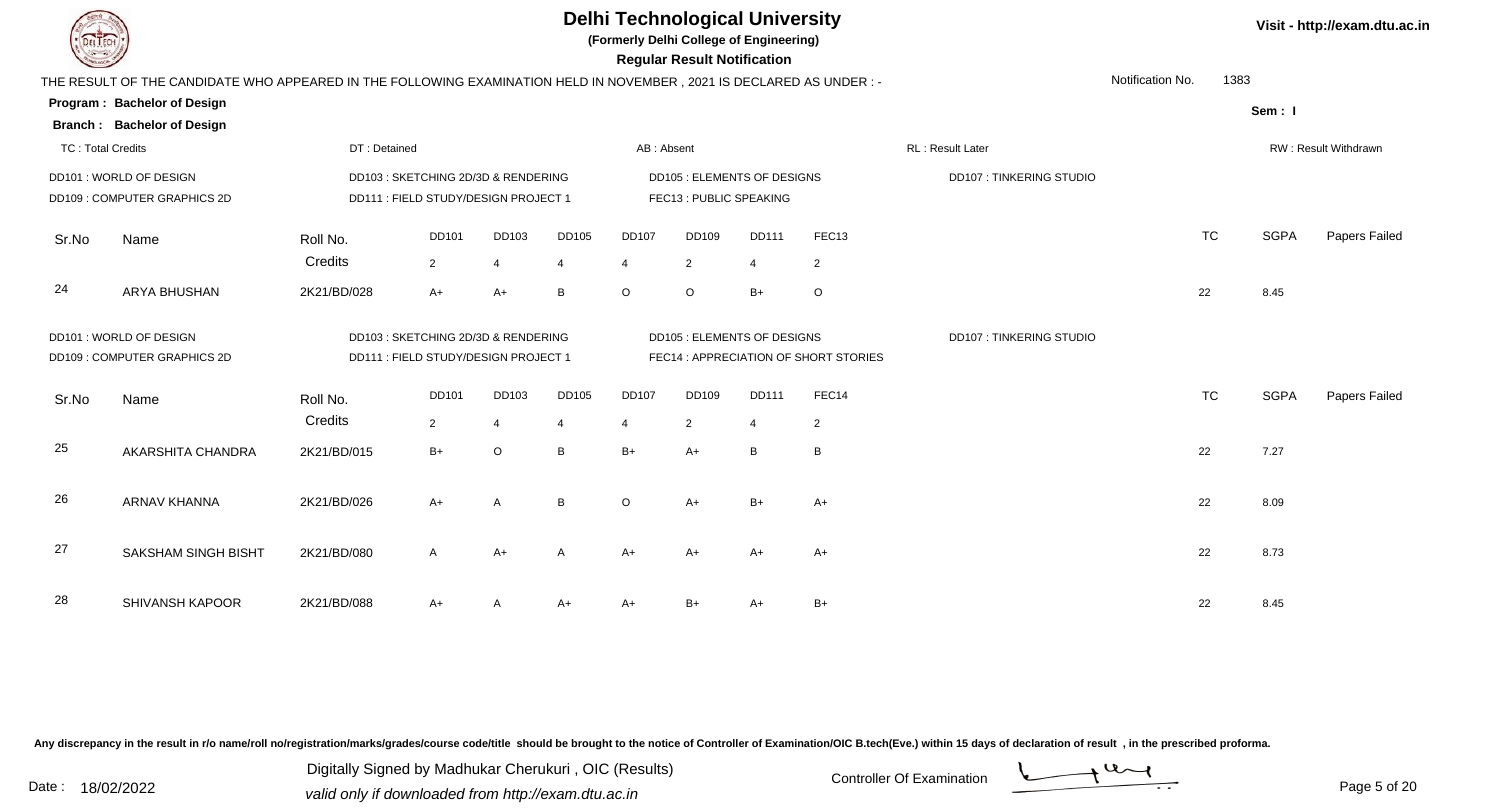**(Formerly Delhi College of Engineering)**

 **Regular Result Notification**

| $\sim$                   |                                                                                                                        |                     |                                                                             |            |                         |                   | ncyular ncədil nolllivation                      |                                |                                      |                                |                  |           |             |                      |
|--------------------------|------------------------------------------------------------------------------------------------------------------------|---------------------|-----------------------------------------------------------------------------|------------|-------------------------|-------------------|--------------------------------------------------|--------------------------------|--------------------------------------|--------------------------------|------------------|-----------|-------------|----------------------|
|                          | THE RESULT OF THE CANDIDATE WHO APPEARED IN THE FOLLOWING EXAMINATION HELD IN NOVEMBER , 2021 IS DECLARED AS UNDER : - |                     |                                                                             |            |                         |                   |                                                  |                                |                                      |                                | Notification No. | 1383      |             |                      |
|                          | Program: Bachelor of Design<br><b>Branch: Bachelor of Design</b>                                                       |                     |                                                                             |            |                         |                   |                                                  |                                |                                      |                                |                  |           | Sem: I      |                      |
| <b>TC: Total Credits</b> |                                                                                                                        | DT: Detained        |                                                                             |            |                         | AB: Absent        |                                                  |                                |                                      | <b>RL: Result Later</b>        |                  |           |             | RW: Result Withdrawn |
|                          | DD101: WORLD OF DESIGN<br>DD109: COMPUTER GRAPHICS 2D                                                                  |                     | DD103 : SKETCHING 2D/3D & RENDERING<br>DD111 : FIELD STUDY/DESIGN PROJECT 1 |            |                         |                   | DD105 : ELEMENTS OF DESIGNS                      |                                | FEC18: FINANCIAL STATEMENTS ANALYSIS | <b>DD107: TINKERING STUDIO</b> |                  |           |             |                      |
| Sr.No                    | Name                                                                                                                   | Roll No.<br>Credits | DD101<br>$\overline{2}$                                                     | DD103<br>4 | DD105<br>4              | <b>DD107</b><br>4 | DD109<br>2                                       | <b>DD111</b><br>$\overline{4}$ | FEC18<br>2                           |                                |                  | <b>TC</b> | <b>SGPA</b> | Papers Failed        |
| 29                       | MADHAV AGGARWAL                                                                                                        | 2K21/BD/052         | $A+$                                                                        | $A+$       | $\mathsf{C}$            | $A+$              | $\circ$                                          | B                              | $\mathsf{A}$                         |                                |                  | 22        | 7.73        |                      |
| 30                       | <b>RAGINI MISHRA</b>                                                                                                   | 2K21/BD/070         | A                                                                           | $\circ$    | A                       | $\circ$           | A                                                | $A+$                           | $A+$                                 |                                |                  | 22        | 9.00        |                      |
| 31                       | <b>RITWIK RAJ</b>                                                                                                      | 2K21/BD/074         | $A+$                                                                        | $A+$       | A                       | $\Omega$          | $A+$                                             | $A+$                           | $B+$                                 |                                |                  | 22        | 8.82        |                      |
|                          | DD101: WORLD OF DESIGN<br>DD109: COMPUTER GRAPHICS 2D                                                                  |                     | DD103: SKETCHING 2D/3D & RENDERING<br>DD111 : FIELD STUDY/DESIGN PROJECT 1  |            |                         |                   | <b>DD105: ELEMENTS OF DESIGNS</b><br>FEC22: YOGA |                                |                                      | <b>DD107: TINKERING STUDIO</b> |                  |           |             |                      |
| Sr.No                    | Name                                                                                                                   | Roll No.<br>Credits | <b>DD101</b><br>$\overline{2}$                                              | DD103<br>4 | DD105<br>$\overline{4}$ | <b>DD107</b>      | <b>DD109</b><br>2                                | <b>DD111</b><br>$\overline{4}$ | FEC <sub>22</sub><br>$\overline{2}$  |                                |                  | <b>TC</b> | <b>SGPA</b> | Papers Failed        |
| 32                       | <b>AADYANT</b>                                                                                                         | 2K21/BD/003         | $B+$                                                                        | A          | C                       | $B+$              | $A+$                                             | B                              | $B+$                                 |                                |                  | 22        | 6.82        |                      |

Any discrepancy in the result in r/o name/roll no/registration/marks/grades/course code/title should be brought to the notice of Controller of Examination/OIC B.tech(Eve.) within 15 days of declaration of result, in the pr

Date : 18/02/2022<br>
valid only if downloaded from http://exam.dtu.ac.in<br>
Date : 18/02/2022 Digitally Signed by Madhukar Cherukuri , OIC (Results)

**Visit - http://exam.dtu.ac.in**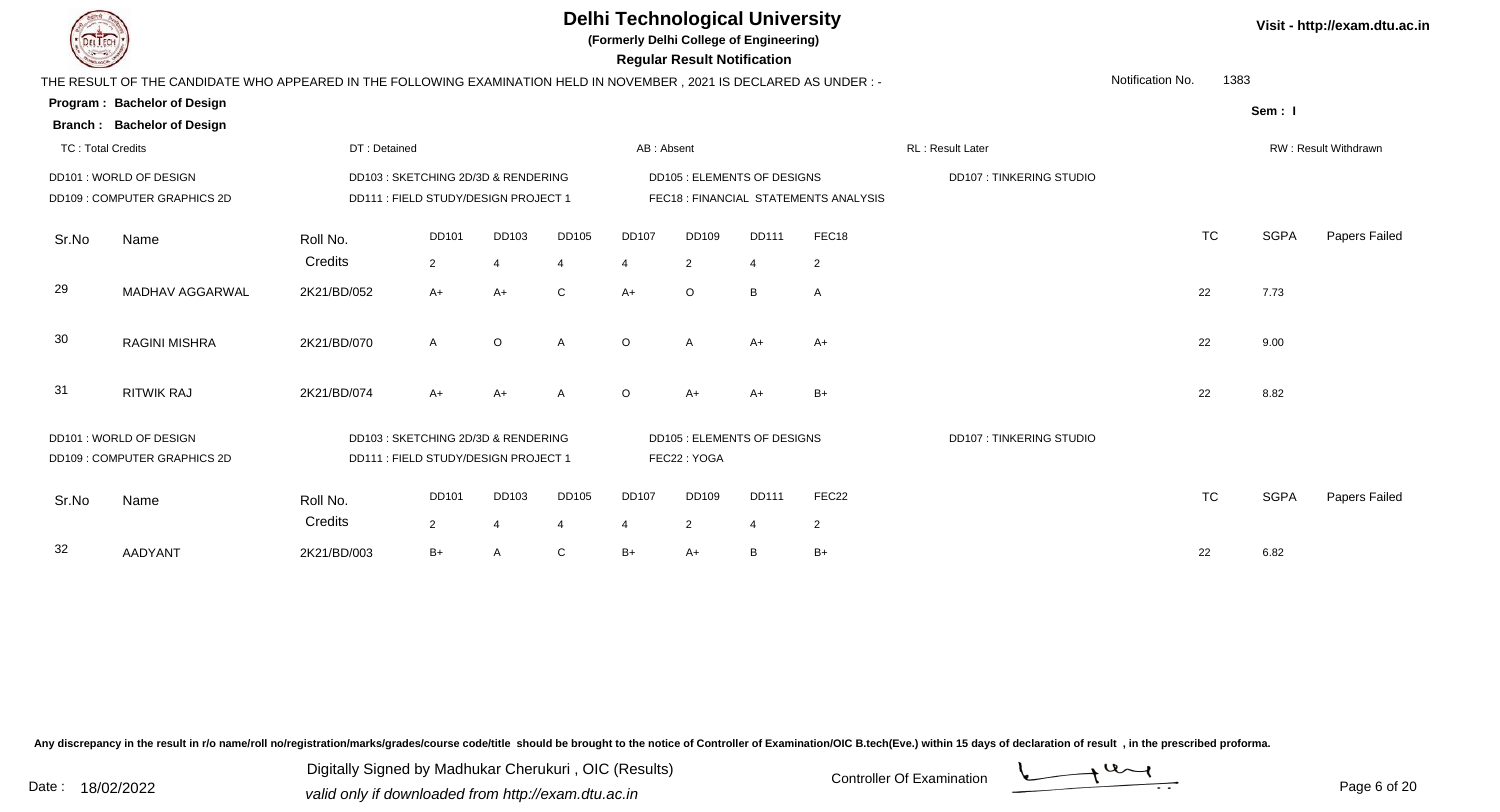

**(Formerly Delhi College of Engineering)**

 **Regular Result Notification**

| <b>Course of the United States</b> |                                                                                                                       |              |                                      |       |                |              | n <del>c</del> yular n <del>c</del> sult notification |         |                  |                                |                  |           |             |                      |
|------------------------------------|-----------------------------------------------------------------------------------------------------------------------|--------------|--------------------------------------|-------|----------------|--------------|-------------------------------------------------------|---------|------------------|--------------------------------|------------------|-----------|-------------|----------------------|
|                                    | THE RESULT OF THE CANDIDATE WHO APPEARED IN THE FOLLOWING EXAMINATION HELD IN NOVEMBER , 2021 IS DECLARED AS UNDER :- |              |                                      |       |                |              |                                                       |         |                  |                                | Notification No. | 1383      |             |                      |
|                                    | Program: Bachelor of Design                                                                                           |              |                                      |       |                |              |                                                       |         |                  |                                |                  |           | Sem: I      |                      |
|                                    | <b>Branch: Bachelor of Design</b>                                                                                     |              |                                      |       |                |              |                                                       |         |                  |                                |                  |           |             |                      |
| <b>TC: Total Credits</b>           |                                                                                                                       | DT: Detained |                                      |       |                | AB: Absent   |                                                       |         |                  | RL: Result Later               |                  |           |             | RW: Result Withdrawn |
|                                    | DD101: WORLD OF DESIGN                                                                                                |              | DD103 : SKETCHING 2D/3D & RENDERING  |       |                |              | <b>DD105 : ELEMENTS OF DESIGNS</b>                    |         |                  | <b>DD107: TINKERING STUDIO</b> |                  |           |             |                      |
|                                    | <b>DD109: COMPUTER GRAPHICS 2D</b><br>DD111 : FIELD STUDY/DESIGN PROJECT 1                                            |              |                                      |       |                |              | FEC27: PROFESSIONAL ETHICS & HUMAN VALUES             |         |                  |                                |                  |           |             |                      |
| Sr.No                              | Name                                                                                                                  | Roll No.     | <b>DD101</b>                         | DD103 | <b>DD105</b>   | <b>DD107</b> | DD109                                                 | DD111   | FEC27            |                                |                  | <b>TC</b> | <b>SGPA</b> | Papers Failed        |
|                                    |                                                                                                                       | Credits      | 2                                    |       | $\overline{4}$ | 4            | $\overline{2}$                                        |         | $\overline{2}$   |                                |                  |           |             |                      |
| 33                                 | <b>UTKARSH KUMAR</b>                                                                                                  | 2K21/BD/112  | A                                    | $A+$  | $A+$           | $\circ$      | $A+$                                                  | $\circ$ | $B+$             |                                | 22               |           | 9.09        |                      |
| 34                                 | Devansh Goel                                                                                                          | 2K21/BD/120  | $\mathsf{A}$                         | $A+$  | A              | $A+$         | $A+$                                                  | $A+$    | B                |                                | 22               |           | 8.45        |                      |
|                                    | DD101: WORLD OF DESIGN                                                                                                |              | DD103 : SKETCHING 2D/3D & RENDERING  |       |                |              | <b>DD105 : ELEMENTS OF DESIGNS</b>                    |         |                  | <b>DD107: TINKERING STUDIO</b> |                  |           |             |                      |
|                                    | DD109: COMPUTER GRAPHICS 2D                                                                                           |              | DD111 : FIELD STUDY/DESIGN PROJECT 1 |       |                |              | FEC3: PHYSICAL EDU SPORTS                             |         |                  |                                |                  |           |             |                      |
| Sr.No                              | Name                                                                                                                  | Roll No.     | <b>DD101</b>                         | DD103 | <b>DD105</b>   | <b>DD107</b> | <b>DD109</b>                                          | DD111   | FEC <sub>3</sub> |                                |                  | <b>TC</b> | <b>SGPA</b> | Papers Failed        |
|                                    |                                                                                                                       | Credits      | $\overline{2}$                       |       | -4             | 4            | $\overline{2}$                                        |         | 2                |                                |                  |           |             |                      |
| 35                                 | <b>SHIVAM KUMAR</b>                                                                                                   | 2K21/BD/087  | $A+$                                 | A+    | A              | $\circ$      | $A+$                                                  | A+      | F                |                                | 20               |           | 8.18        | FEC <sub>3</sub>     |
|                                    |                                                                                                                       |              |                                      |       |                |              |                                                       |         |                  |                                |                  |           |             |                      |

Any discrepancy in the result in r/o name/roll no/registration/marks/grades/course code/title should be brought to the notice of Controller of Examination/OIC B.tech(Eve.) within 15 days of declaration of result, in the pr

Digitally Signed by Madhukar Cherukuri , OIC (Results)

Page 7 of 20

**Visit - http://exam.dtu.ac.in**

Date : 18/02/2022<br>
valid only if downloaded from http://exam.dtu.ac.in<br>
Date : 18/02/2022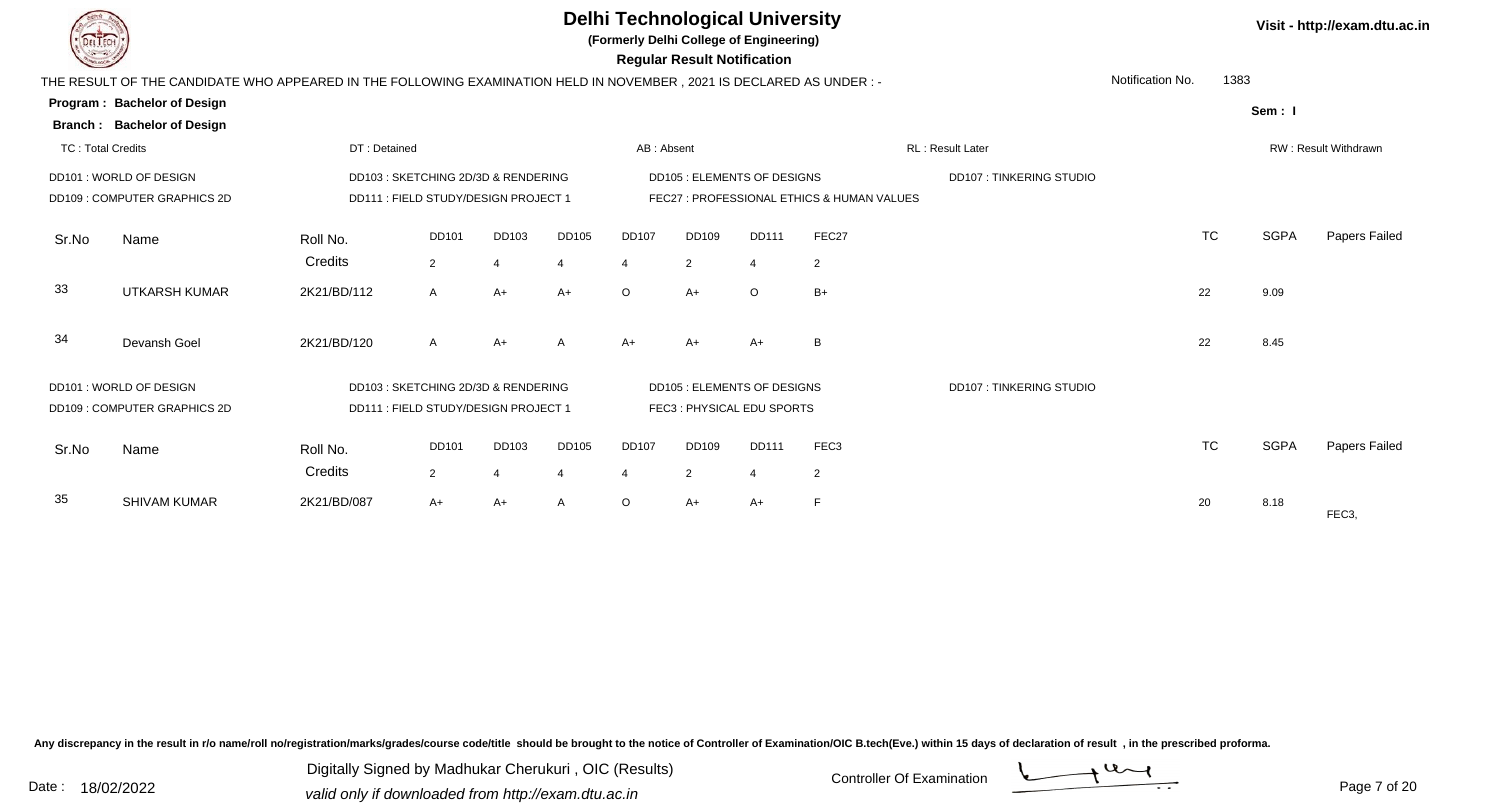

**(Formerly Delhi College of Engineering)**

**Regular Regular Results Notification** 

|  | Visit - http://exam.dtu.ac.in |  |
|--|-------------------------------|--|
|--|-------------------------------|--|

| <b>Consultor of Designation of the Consultant Property and South Danger Street, Danger Street, Danger Street, The Designation of the United Street, Danger Street, The United Street, The United Street, The United Street, The </b> |                                                                                                                      |              |                                      |              |              |                       | <b>Regular Result Notification</b> |                             |                |                                |                  |             |                                                      |
|--------------------------------------------------------------------------------------------------------------------------------------------------------------------------------------------------------------------------------------|----------------------------------------------------------------------------------------------------------------------|--------------|--------------------------------------|--------------|--------------|-----------------------|------------------------------------|-----------------------------|----------------|--------------------------------|------------------|-------------|------------------------------------------------------|
|                                                                                                                                                                                                                                      | THE RESULT OF THE CANDIDATE WHO APPEARED IN THE FOLLOWING EXAMINATION HELD IN NOVEMBER, 2021 IS DECLARED AS UNDER :- |              |                                      |              |              |                       |                                    |                             |                |                                | Notification No. | 1383        |                                                      |
|                                                                                                                                                                                                                                      | Program: Bachelor of Design                                                                                          |              |                                      |              |              |                       |                                    |                             |                |                                |                  | Sem: I      |                                                      |
|                                                                                                                                                                                                                                      | <b>Branch: Bachelor of Design</b>                                                                                    |              |                                      |              |              |                       |                                    |                             |                |                                |                  |             |                                                      |
| <b>TC: Total Credits</b>                                                                                                                                                                                                             |                                                                                                                      | DT: Detained |                                      |              |              | AB: Absent            |                                    |                             |                | RL: Result Later               |                  |             | RW: Result Withdrawn                                 |
|                                                                                                                                                                                                                                      | DD101 : WORLD OF DESIGN                                                                                              |              | DD103 : SKETCHING 2D/3D & RENDERING  |              |              |                       |                                    | DD105 : ELEMENTS OF DESIGNS |                | <b>DD107: TINKERING STUDIO</b> |                  |             |                                                      |
|                                                                                                                                                                                                                                      | DD109: COMPUTER GRAPHICS 2D                                                                                          |              | DD111 : FIELD STUDY/DESIGN PROJECT 1 |              |              |                       |                                    | FEC32 : LOGICAL REASONING   |                |                                |                  |             |                                                      |
| Sr.No                                                                                                                                                                                                                                | Name                                                                                                                 | Roll No.     | <b>DD101</b>                         | DD103        | DD105        | <b>DD107</b>          | DD109                              | <b>DD111</b>                | FEC32          |                                | <b>TC</b>        | <b>SGPA</b> | Papers Failed                                        |
|                                                                                                                                                                                                                                      |                                                                                                                      | Credits      | $\overline{2}$                       | 4            |              | $\boldsymbol{\Delta}$ | $\overline{2}$                     | $\overline{4}$              | $\overline{2}$ |                                |                  |             |                                                      |
| 36                                                                                                                                                                                                                                   | <b>AADRIKA SINGHAL</b>                                                                                               | 2K21/BD/002  | $\circ$                              | $A+$         | $B+$         | $\circ$               | $\circ$                            | $\mathsf{A}$                | $\circ$        |                                | 22               | 8.91        |                                                      |
| 37                                                                                                                                                                                                                                   | <b>ADRIKA MISHRA</b>                                                                                                 | 2K21/BD/012  | $A+$                                 | $\circ$      | $B+$         | $A+$                  | $\circ$                            | $B+$                        | $\circ$        |                                | 22               | 8.64        |                                                      |
| 38                                                                                                                                                                                                                                   | AKSHATA 7 PRASAD                                                                                                     | 2K21/BD/017  | $A+$                                 | $\circ$      | $B+$         | $A+$                  | $\circ$                            | $\mathsf{A}$                | $\mathsf{A}$   |                                | 22               | 8.64        |                                                      |
| 39                                                                                                                                                                                                                                   | ATHARV AU SHARMA                                                                                                     | 2K21/BD/032  | $A+$                                 | $B+$         | $\mathsf{C}$ | F                     | $A+$                               | E                           | A              |                                | 14               | 4.55        | DD107, DD111,                                        |
| 40                                                                                                                                                                                                                                   | <b>BHAVESH</b>                                                                                                       | 2K21/BD/036  | $B+$                                 | A            | ${\bf C}$    | $B+$                  | $\circ$                            | B                           | A+             |                                | 22               | 7.09        |                                                      |
| 41                                                                                                                                                                                                                                   | <b>JATIN MEHLAWAT</b>                                                                                                | 2K21/BD/044  | $\mathsf{F}$                         | $\mathsf{F}$ | E            | F                     | E                                  | E                           | E              |                                | $\mathsf 0$      | 0.00        | DD101DD103, DD105,<br>DD107, DD109, DD111,<br>FEC32, |
| 42                                                                                                                                                                                                                                   | KHUSHWANT GAUTAM                                                                                                     | 2K21/BD/051  | $\mathsf{A}$                         | $\mathsf{A}$ | $\mathsf C$  | $A+$                  | $A+$                               | $B+$                        | $\mathsf{C}$   |                                | 22               | 7.27        |                                                      |
| 43                                                                                                                                                                                                                                   | <b>NEIL SAJI</b>                                                                                                     | 2K21/BD/060  | $B+$                                 | A            | F            | A                     | F                                  | F                           | F              |                                | 10               | 3.55        | DD105,<br>DD109, DD111,<br>FEC32,                    |
| 44                                                                                                                                                                                                                                   | NITYASHREE A                                                                                                         | 2K21/BD/063  | $\mathsf{A}$                         | $A+$         | B            | $A+$                  | A+                                 | $B+$                        | A+             |                                | 22               | 8.00        |                                                      |

Any discrepancy in the result in r/o name/roll no/registration/marks/grades/course code/title should be brought to the notice of Controller of Examination/OIC B.tech(Eve.) within 15 days of declaration of result, in the pr

Digitally Signed by Madhukar Cherukuri, OIC (Results)<br>Date : 18/02/2022 *Controller Of Examination* Digitally Signed by Madhukar Cherukuri , OIC (Results)valid only if downloaded from http://exam.dtu.ac.in



Page 8 of 20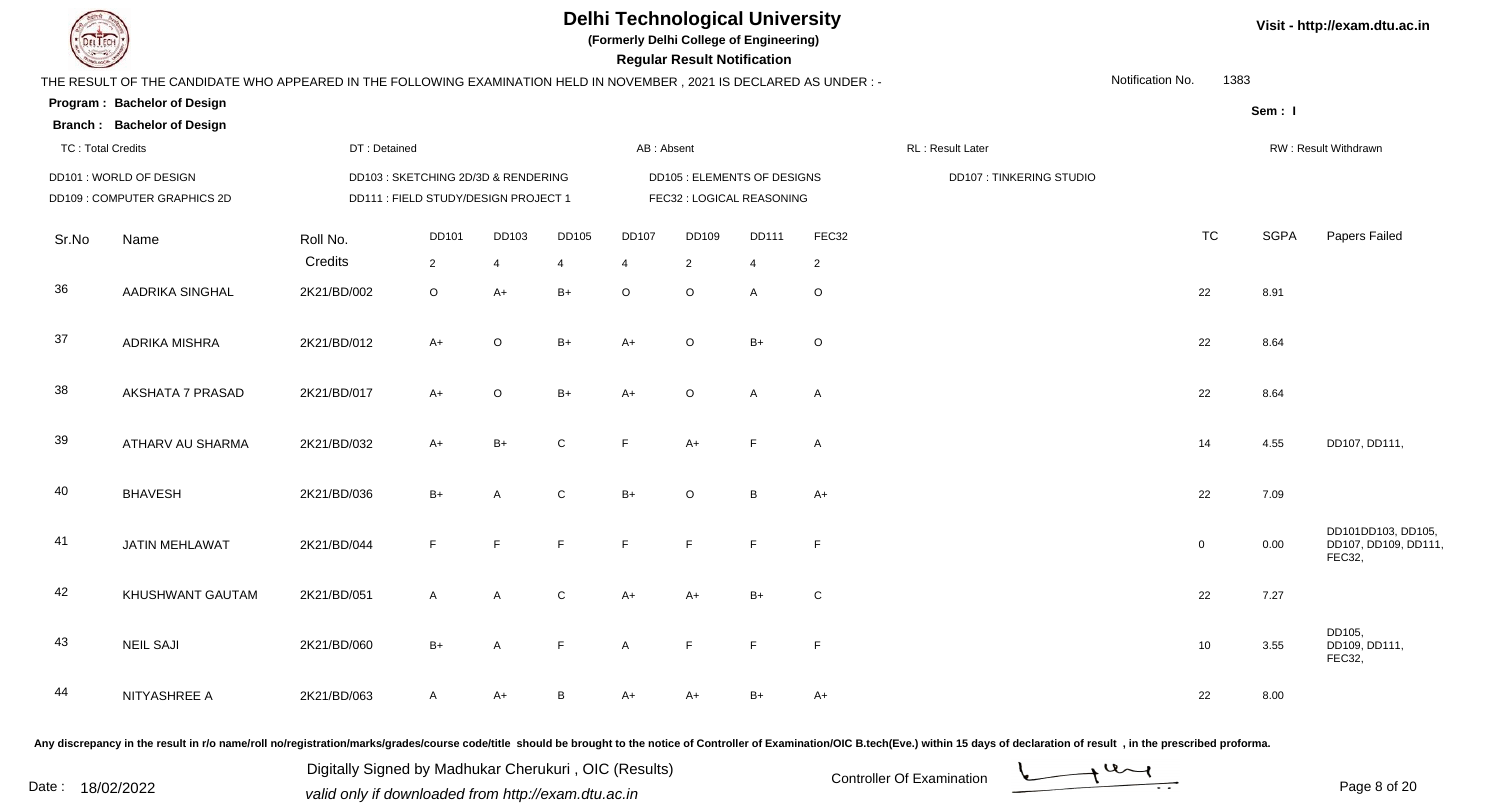

47

TANMAY RAVINDRA

WADHANKAR 2K21/BD/103

### **Delhi Technological University**

**(Formerly Delhi College of Engineering)**

| <b>Courses of</b>        |                                                                                                                      |              |                                      |       |              |            | <b>Regular Result Notification</b> |              |       |                                |                  |           |             |                                       |
|--------------------------|----------------------------------------------------------------------------------------------------------------------|--------------|--------------------------------------|-------|--------------|------------|------------------------------------|--------------|-------|--------------------------------|------------------|-----------|-------------|---------------------------------------|
|                          | THE RESULT OF THE CANDIDATE WHO APPEARED IN THE FOLLOWING EXAMINATION HELD IN NOVEMBER, 2021 IS DECLARED AS UNDER :- |              |                                      |       |              |            |                                    |              |       |                                | Notification No. | 1383      |             |                                       |
|                          | Program: Bachelor of Design                                                                                          |              |                                      |       |              |            |                                    |              |       |                                |                  |           | Sem: I      |                                       |
|                          | Branch: Bachelor of Design                                                                                           |              |                                      |       |              |            |                                    |              |       |                                |                  |           |             |                                       |
| <b>TC: Total Credits</b> |                                                                                                                      | DT: Detained |                                      |       |              | AB: Absent |                                    |              |       | RL: Result Later               |                  |           |             | <b>RW: Result Withdrawn</b>           |
|                          | DD101: WORLD OF DESIGN                                                                                               |              | DD103 : SKETCHING 2D/3D & RENDERING  |       |              |            | DD105 : ELEMENTS OF DESIGNS        |              |       | <b>DD107: TINKERING STUDIO</b> |                  |           |             |                                       |
|                          | DD109: COMPUTER GRAPHICS 2D                                                                                          |              | DD111 : FIELD STUDY/DESIGN PROJECT 1 |       |              |            | FEC32 : LOGICAL REASONING          |              |       |                                |                  |           |             |                                       |
| Sr.No                    | Name                                                                                                                 | Roll No.     | DD101                                | DD103 | <b>DD105</b> | DD107      | <b>DD109</b>                       | <b>DD111</b> | FEC32 |                                |                  | <b>TC</b> | <b>SGPA</b> | Papers Failed                         |
|                          |                                                                                                                      | Credits      | $\overline{2}$                       | 4     | 4            | 4          | 2                                  |              | 2     |                                |                  |           |             |                                       |
| 45                       | <b>PRATHAM</b>                                                                                                       | 2K21/BD/067  | $B+$                                 | A+    | $\circ$      | A+         | A+                                 | $A+$         | Α     |                                |                  | 22        | 8.91        |                                       |
| 46                       | <b>RANIT SHARMA</b>                                                                                                  | 2K21/BD/071  | F                                    | $B+$  | F            | F          | B                                  | $B+$         | F     |                                |                  | 10        | 3.09        | DD101DD105,<br>DD107,<br><b>FEC22</b> |

Any discrepancy in the result in r/o name/roll no/registration/marks/grades/course code/title should be brought to the notice of Controller of Examination/OIC B.tech(Eve.) within 15 days of declaration of result, in the pr

Date : 18/02/2022<br>
valid only if downloaded from http://exam.dtu.ac.in<br>
Date : 18/02/2022 Digitally Signed by Madhukar Cherukuri , OIC (Results)

A+ A+ A+ A+ A+ A+ A+ <sup>22</sup> 9.00



**Visit - http://exam.dtu.ac.in**

FEC32,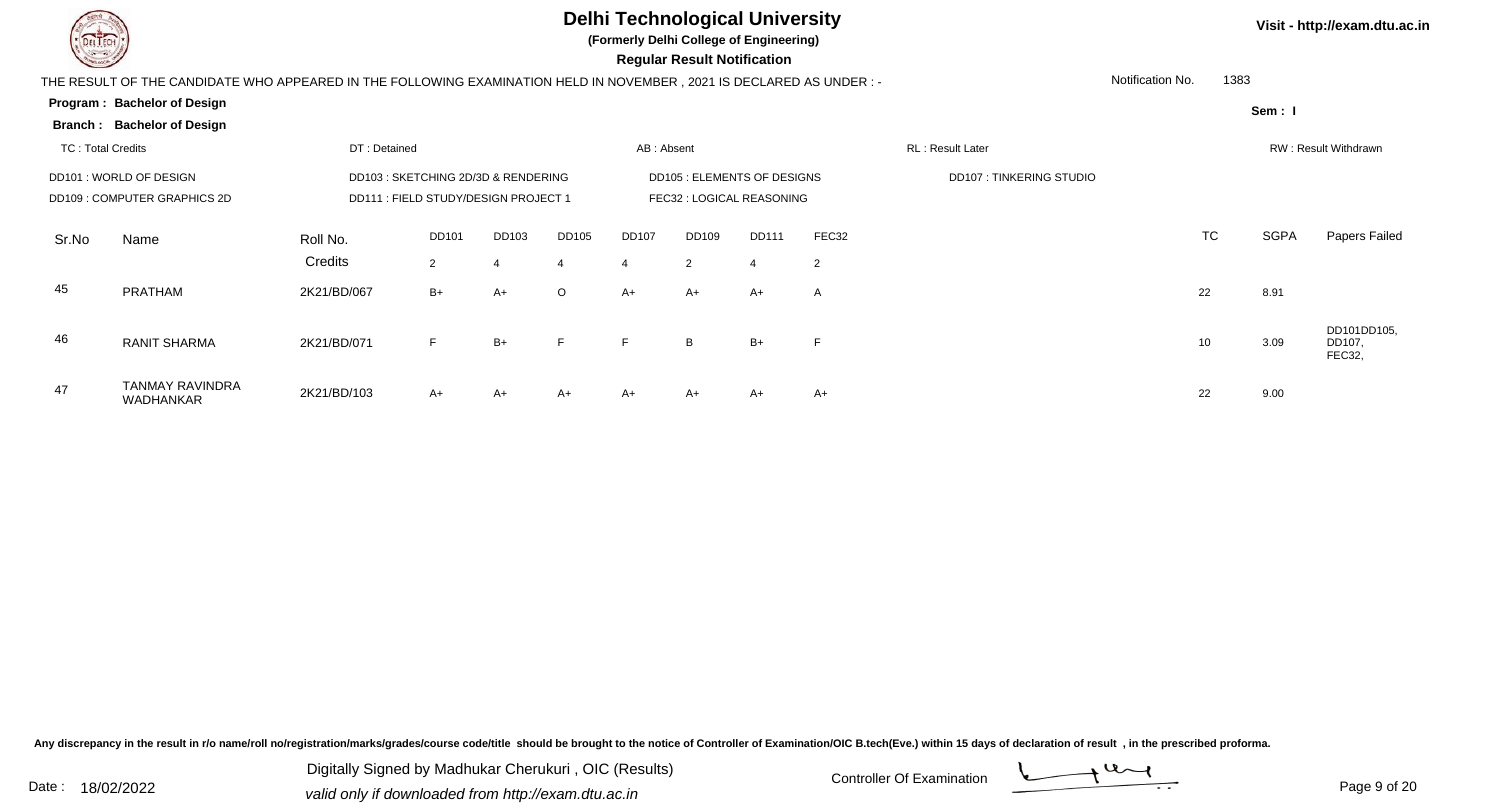

TC : Total Credits

**Branch : Bachelor of Design**

#### **Delhi Technological University**

**(Formerly Delhi College of Engineering)**

 **Regular Result Notification**

| THE RESULT OF THE CANDIDATE WHO APPEARED IN THE FOLLOWING EXAMINATION HELD IN NOVEMBER . 2021 IS DECLARED AS UNDER : - | Notification No. |
|------------------------------------------------------------------------------------------------------------------------|------------------|
| Program: Bachelor of Design                                                                                            |                  |

**Visit - http://exam.dtu.ac.in**

1383

|                                                       |       |       |              |                 |                             |       |                                |           | Sem: I                      |           |  |  |  |  |
|-------------------------------------------------------|-------|-------|--------------|-----------------|-----------------------------|-------|--------------------------------|-----------|-----------------------------|-----------|--|--|--|--|
| d                                                     |       |       | AB: Absent   |                 |                             |       | RL: Result Later               |           | <b>RW: Result Withdrawn</b> |           |  |  |  |  |
| TCHING 2D/3D & RENDERING<br>LD STUDY/DESIGN PROJECT 1 |       |       |              | FEC39: JAPANESE | DD105 : ELEMENTS OF DESIGNS |       | <b>DD107: TINKERING STUDIO</b> |           |                             |           |  |  |  |  |
| <b>DD101</b>                                          | DD103 | DD105 | <b>DD107</b> | DD109           | <b>DD111</b>                | FEC39 |                                | <b>TC</b> | <b>SGPA</b>                 | Papers Fa |  |  |  |  |

|       | DD101: WORLD OF DESIGN<br>DD109 : COMPUTER GRAPHICS 2D |             | DD103 : SKETCHING 2D/3D & RENDERING<br>DD111 : FIELD STUDY/DESIGN PROJECT 1 |       |              |         |                 | <b>DD105 : ELEMENTS OF DESIGNS</b> |                | <b>DD107: TINKERING STUDIO</b> |           |      |                                                            |
|-------|--------------------------------------------------------|-------------|-----------------------------------------------------------------------------|-------|--------------|---------|-----------------|------------------------------------|----------------|--------------------------------|-----------|------|------------------------------------------------------------|
|       |                                                        |             |                                                                             |       |              |         | FEC39: JAPANESE |                                    |                |                                |           |      |                                                            |
| Sr.No | Name                                                   | Roll No.    | <b>DD101</b>                                                                | DD103 | DD105        | DD107   | DD109           | DD111                              | FEC39          |                                | <b>TC</b> | SGPA | Papers Failed                                              |
|       |                                                        | Credits     | $\overline{2}$                                                              | 4     | 4            |         | $\overline{2}$  | $\overline{4}$                     | $\overline{2}$ |                                |           |      |                                                            |
| 48    | AADARSH HAJELA                                         | 2K21/BD/001 | F                                                                           | F.    | F.           | F.      | F               | F.                                 | E              |                                | $\Omega$  | 0.00 | DD101DD103, DD105,<br>DD107, DD109, DD111<br><b>FEC39,</b> |
| 49    | <b>OJASWIT ASTHANA</b>                                 | 2K21/BD/064 | $B+$                                                                        | E.    | F.           | $A+$    | $B+$            | $\mathsf{A}$                       | $B+$           |                                | 14        | 5.00 | DD103, DD105,                                              |
| 50    | PRANAV GUPTA                                           | 2K21/BD/066 | $A+$                                                                        | A     | $\mathsf{A}$ | $A+$    | $A+$            | $A+$                               | $B+$           |                                | 22        | 8.45 |                                                            |
| 51    | RIDDHIMA GOEL                                          | 2K21/BD/072 | $\circ$                                                                     | A+    | $A+$         | $\circ$ | $A+$            | A+                                 | $A+$           |                                | 22        | 9.27 |                                                            |

Any discrepancy in the result in r/o name/roll no/registration/marks/grades/course code/title should be brought to the notice of Controller of Examination/OIC B.tech(Eve.) within 15 days of declaration of result, in the pr

Date : 18/02/2022 Valid only if downloaded from http://exam.dtu.ac.in<br>
Date : 18/02/2022 valid only if downloaded from http://exam.dtu.ac.in Digitally Signed by Madhukar Cherukuri , OIC (Results)

DT : Detained

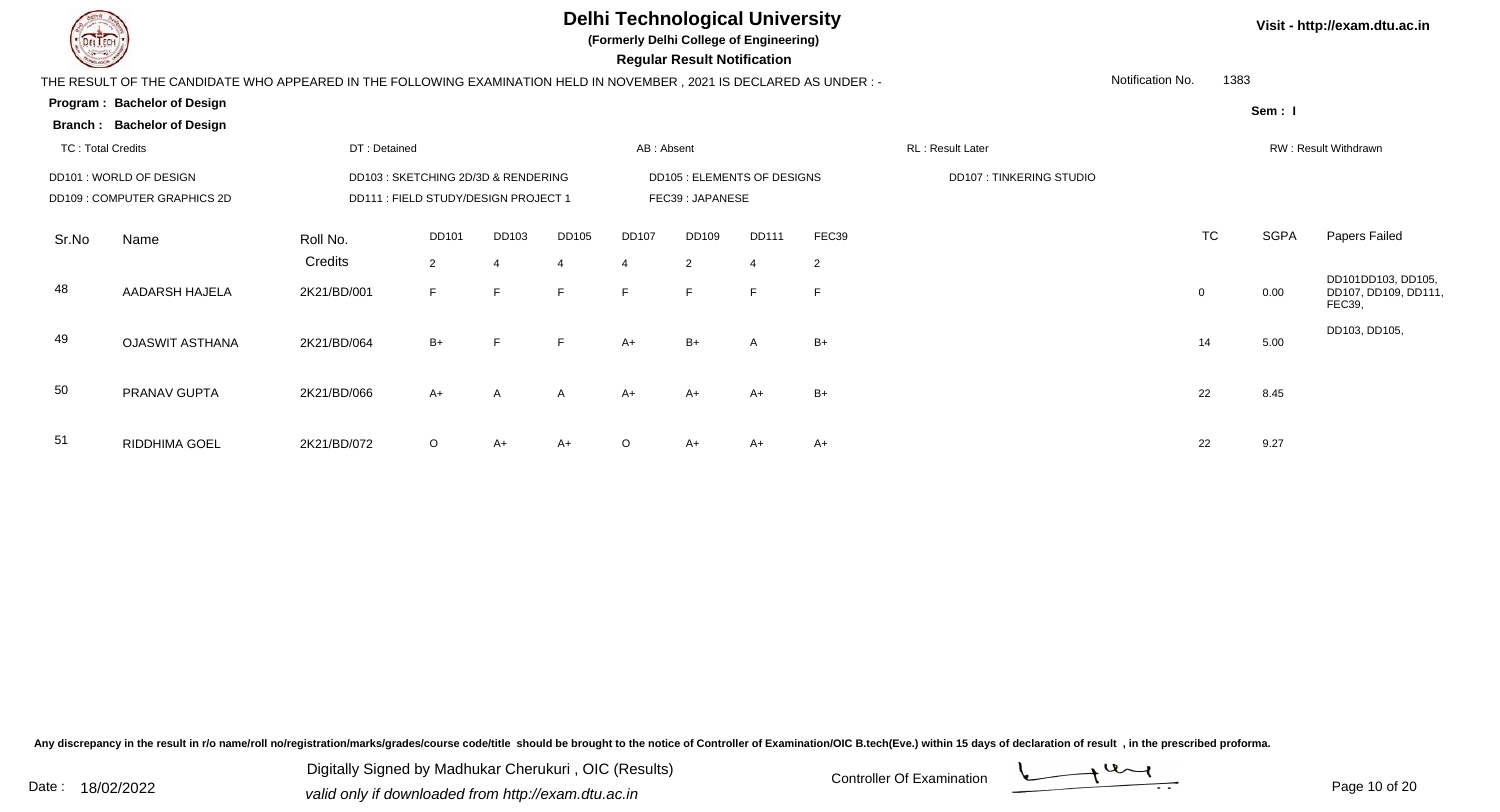

**(Formerly Delhi College of Engineering)**

 **Regular Result Notification**

|                                   | THE RESULT OF THE CANDIDATE WHO APPEARED IN THE FOLLOWING EXAMINATION HELD IN NOVEMBER, 2021 IS DECLARED AS UNDER: - |                             |                          | Notification No. | 1383                  |
|-----------------------------------|----------------------------------------------------------------------------------------------------------------------|-----------------------------|--------------------------|------------------|-----------------------|
| Program: Bachelor of Design       |                                                                                                                      |                             |                          |                  |                       |
| <b>Branch: Bachelor of Design</b> |                                                                                                                      |                             |                          |                  | Sem: I                |
| TC: Total Credits                 | DT: Detained                                                                                                         | AB: Absent                  | RL : Result Later        |                  | RW : Result Withdrawr |
| DD101: WORLD OF DESIGN            | DD103 : SKETCHING 2D/3D & RENDERING                                                                                  | DD105 : ELEMENTS OF DESIGNS | DD107 : TINKERING STUDIO |                  |                       |
| DD109 : COMPUTER GRAPHICS 2D      | DD111 : FIELD STUDY/DESIGN PROJECT 1                                                                                 | FEC40 : GERMAN              |                          |                  |                       |

| TC<br>SGPA<br>FEC40<br>DD105<br>DD109<br>DD101<br>DD103<br><b>DD107</b><br>DD111<br>Sr.No<br>Roll No.<br>Name<br>Credits<br>$\overline{2}$<br>$\overline{2}$<br>$\overline{2}$<br>4<br>$\overline{4}$<br>4<br>4<br>52<br><b>AKSHAY TRIPATHI</b><br>2K21/BD/018<br>$\circ$<br>$B+$<br>22<br>7.73<br>B<br>$A+$<br>A<br>$\mathsf{A}$<br>A<br>53<br>JEFFIN JOSEPH<br>2K21/BD/045<br>$B+$<br>$\mathsf{C}$<br>$B+$<br>$A+$<br>7.45<br>$A+$<br>22<br>A<br>$\overline{A}$<br>54 |    |                     |             |      |      |      |         |         |         |      |  |    |      |               |
|-------------------------------------------------------------------------------------------------------------------------------------------------------------------------------------------------------------------------------------------------------------------------------------------------------------------------------------------------------------------------------------------------------------------------------------------------------------------------|----|---------------------|-------------|------|------|------|---------|---------|---------|------|--|----|------|---------------|
|                                                                                                                                                                                                                                                                                                                                                                                                                                                                         |    |                     |             |      |      |      |         |         |         |      |  |    |      | Papers Failed |
|                                                                                                                                                                                                                                                                                                                                                                                                                                                                         |    |                     |             |      |      |      |         |         |         |      |  |    |      |               |
|                                                                                                                                                                                                                                                                                                                                                                                                                                                                         |    |                     |             |      |      |      |         |         |         |      |  |    |      |               |
|                                                                                                                                                                                                                                                                                                                                                                                                                                                                         |    |                     |             |      |      |      |         |         |         |      |  |    |      |               |
|                                                                                                                                                                                                                                                                                                                                                                                                                                                                         |    |                     |             |      |      |      |         |         |         |      |  |    |      |               |
|                                                                                                                                                                                                                                                                                                                                                                                                                                                                         |    | <b>TANUJ NARAIN</b> | 2K21/BD/105 | $B+$ | $A+$ | $A+$ | $\circ$ | $\circ$ | $\circ$ | $A+$ |  | 22 | 9.27 |               |
|                                                                                                                                                                                                                                                                                                                                                                                                                                                                         | 55 | VIKRAMADITYA DATTA  | 2K21/BD/115 | $A+$ | $A+$ | $B+$ | A+      | A+      | $A+$    | $B+$ |  | 22 | 8.45 |               |

Any discrepancy in the result in r/o name/roll no/registration/marks/grades/course code/title should be brought to the notice of Controller of Examination/OIC B.tech(Eve.) within 15 days of declaration of result, in the pr

Digitally Signed by Madhukar Cherukuri, OIC (Results)<br>Date : 18/02/2022 and the fact only if downloaded from http://ovem.dtu.es.in Digitally Signed by Madhukar Cherukuri , OIC (Results)valid only if downloaded from http://exam.dtu.ac.in

**Visit - http://exam.dtu.ac.in**

Page 11 of 20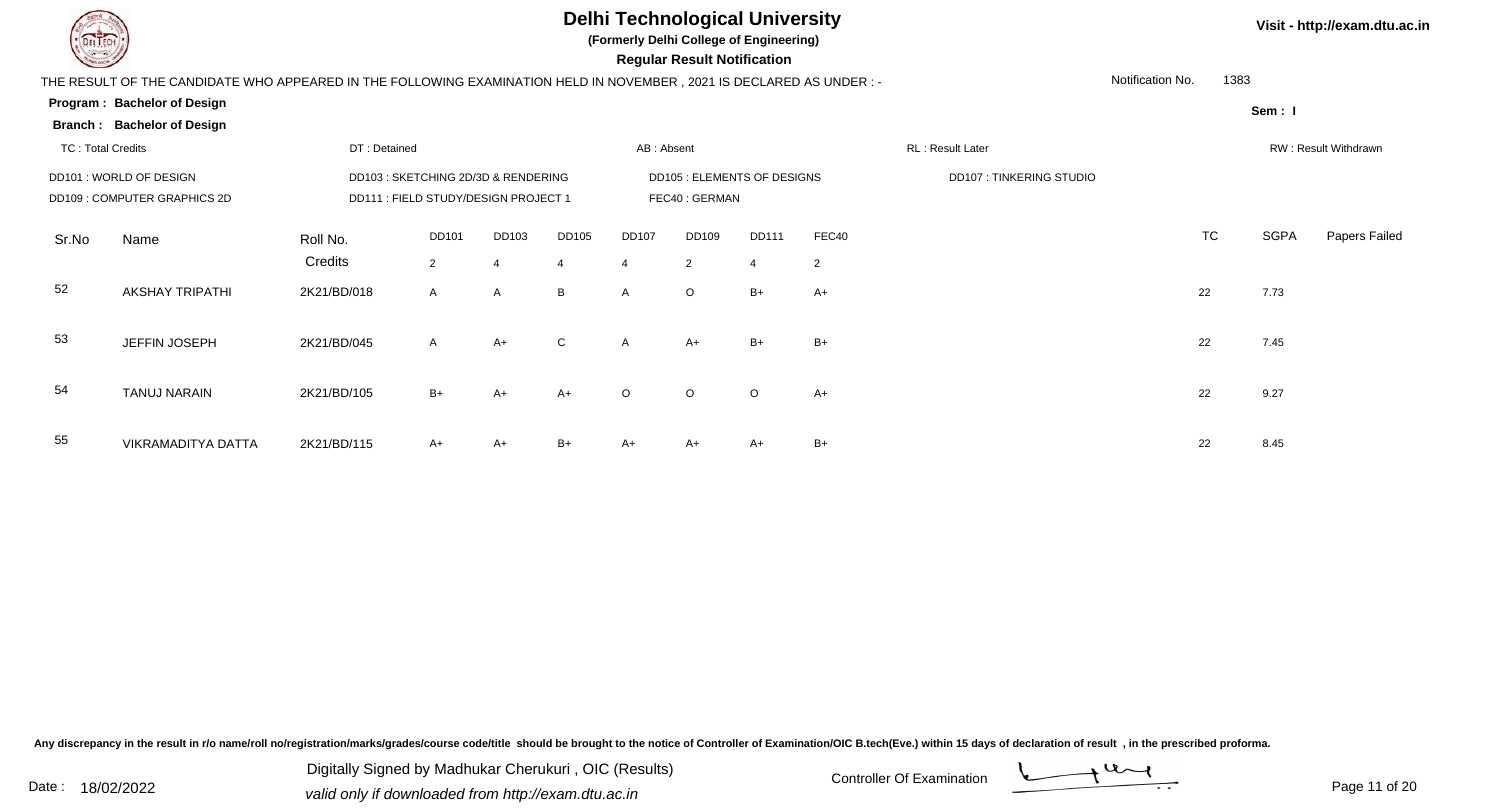

**(Formerly Delhi College of Engineering)**

 **Regular Result Notification**

#### **Visit - http://exam.dtu.ac.in**

| $\overline{\phantom{0}}$ |                                                                                                                     |              |                                      |                |                 |                | nogaia nobait notinoation       |                |                |                                |                  |           |             |                      |
|--------------------------|---------------------------------------------------------------------------------------------------------------------|--------------|--------------------------------------|----------------|-----------------|----------------|---------------------------------|----------------|----------------|--------------------------------|------------------|-----------|-------------|----------------------|
|                          | THE RESULT OF THE CANDIDATE WHO APPEARED IN THE FOLLOWING EXAMINATION HELD IN NOVEMBER, 2021 IS DECLARED AS UNDER:- |              |                                      |                |                 |                |                                 |                |                |                                | Notification No. | 1383      |             |                      |
|                          | Program: Bachelor of Design                                                                                         |              |                                      |                |                 |                |                                 |                |                |                                |                  |           | Sem: I      |                      |
|                          | <b>Branch: Bachelor of Design</b>                                                                                   |              |                                      |                |                 |                |                                 |                |                |                                |                  |           |             |                      |
| <b>TC: Total Credits</b> |                                                                                                                     | DT: Detained |                                      |                |                 | AB: Absent     |                                 |                |                | RL: Result Later               |                  |           |             | RW: Result Withdrawn |
|                          | DD101 : WORLD OF DESIGN                                                                                             |              | DD103 : SKETCHING 2D/3D & RENDERING  |                |                 |                | DD105 : ELEMENTS OF DESIGNS     |                |                | <b>DD107: TINKERING STUDIO</b> |                  |           |             |                      |
|                          | DD109: COMPUTER GRAPHICS 2D                                                                                         |              | DD111 : FIELD STUDY/DESIGN PROJECT 1 |                |                 |                | FEC45 : ENGINEERING EXPLORATION |                |                |                                |                  |           |             |                      |
|                          |                                                                                                                     |              |                                      |                |                 |                |                                 |                |                |                                |                  |           |             |                      |
| Sr.No                    | Name                                                                                                                | Roll No.     | <b>DD101</b>                         | DD103          | DD105           | DD107          | DD109                           | <b>DD111</b>   | FEC45          |                                |                  | <b>TC</b> | <b>SGPA</b> | Papers Failed        |
|                          |                                                                                                                     | Credits      | $\overline{2}$                       | $\overline{4}$ | $\overline{4}$  | $\overline{4}$ | $\overline{2}$                  | $\overline{4}$ | $\overline{2}$ |                                |                  |           |             |                      |
| 56                       | <b>AARJAV GROVER</b>                                                                                                | 2K21/BD/005  | $\mathsf O$                          | $A+$           | F               | A              | $\circ$                         | F              | $\mathsf O$    |                                |                  | 14        | 5.82        | DD105,<br>DD111,     |
|                          |                                                                                                                     |              |                                      |                |                 |                |                                 |                |                |                                |                  |           |             |                      |
| 57                       | ASISH VARUGHESE                                                                                                     | 2K21/BD/031  | A                                    | $A+$           | $\, {\bf B} \,$ | $A+$           | $\mathsf O$                     | $B+$           | $\mathsf O$    |                                |                  | 22        | 8.18        |                      |
|                          |                                                                                                                     |              |                                      |                |                 |                |                                 |                |                |                                |                  |           |             |                      |
| 58                       | <b>MEGHA MISHRA</b>                                                                                                 | 2K21/BD/054  | $\circ$                              | $\circ$        | $\mathbf C$     |                | $\circ$                         | $B+$           |                |                                |                  | 22        | 8.09        |                      |
|                          |                                                                                                                     |              |                                      |                |                 | A              |                                 |                | $A+$           |                                |                  |           |             |                      |
| 59                       |                                                                                                                     |              |                                      |                |                 |                |                                 |                |                |                                |                  |           |             |                      |
|                          | NABAMEET CHATTERJEE                                                                                                 | 2K21/BD/058  | $\mathsf O$                          | A              | $\, {\bf B} \,$ | $\circ$        | $A+$                            | $B+$           | $\circ$        |                                |                  | 22        | 8.27        |                      |
|                          |                                                                                                                     |              |                                      |                |                 |                |                                 |                |                |                                |                  |           |             |                      |
| 60                       | PRAVEEN RAWAT                                                                                                       | 2K21/BD/068  | $A+$                                 | $A+$           | A               | A              | $A+$                            | $A+$           | $\circ$        |                                |                  | 22        | 8.73        |                      |
|                          |                                                                                                                     |              |                                      |                |                 |                |                                 |                |                |                                |                  |           |             |                      |
| 61                       | RISHAB GUPTA                                                                                                        | 2K21/BD/073  | $A+$                                 | A              | $\mathsf{A}$    | $A+$           | $\circ$                         | $A+$           | $\circ$        |                                |                  | 22        | 8.82        |                      |
|                          |                                                                                                                     |              |                                      |                |                 |                |                                 |                |                |                                |                  |           |             |                      |
| 62                       | SAHIL BAURI                                                                                                         | 2K21/BD/078  | A                                    | A              | A               | $A+$           | $A+$                            | $A+$           | $\circ$        |                                |                  | 22        | 8.64        |                      |
|                          |                                                                                                                     |              |                                      |                |                 |                |                                 |                |                |                                |                  |           |             |                      |
| 63                       | SAHITYA KASHYAP                                                                                                     | 2K21/BD/079  | $A+$                                 | $A+$           | $\mathsf B$     | $\circ$        | $\circ$                         | $A+$           | $\circ$        |                                |                  | 22        | 8.82        |                      |
|                          |                                                                                                                     |              |                                      |                |                 |                |                                 |                |                |                                |                  |           |             |                      |
| 64                       | <b>SARA SANWAL</b>                                                                                                  | 2K21/BD/085  | A                                    | O              | $A+$            | $\circ$        | A+                              | $A+$           | $\circ$        |                                |                  | 22        | 9.36        |                      |
|                          |                                                                                                                     |              |                                      |                |                 |                |                                 |                |                |                                |                  |           |             |                      |
|                          |                                                                                                                     |              |                                      |                |                 |                |                                 |                |                |                                |                  |           |             |                      |

Any discrepancy in the result in r/o name/roll no/registration/marks/grades/course code/title should be brought to the notice of Controller of Examination/OIC B.tech(Eve.) within 15 days of declaration of result, in the pr

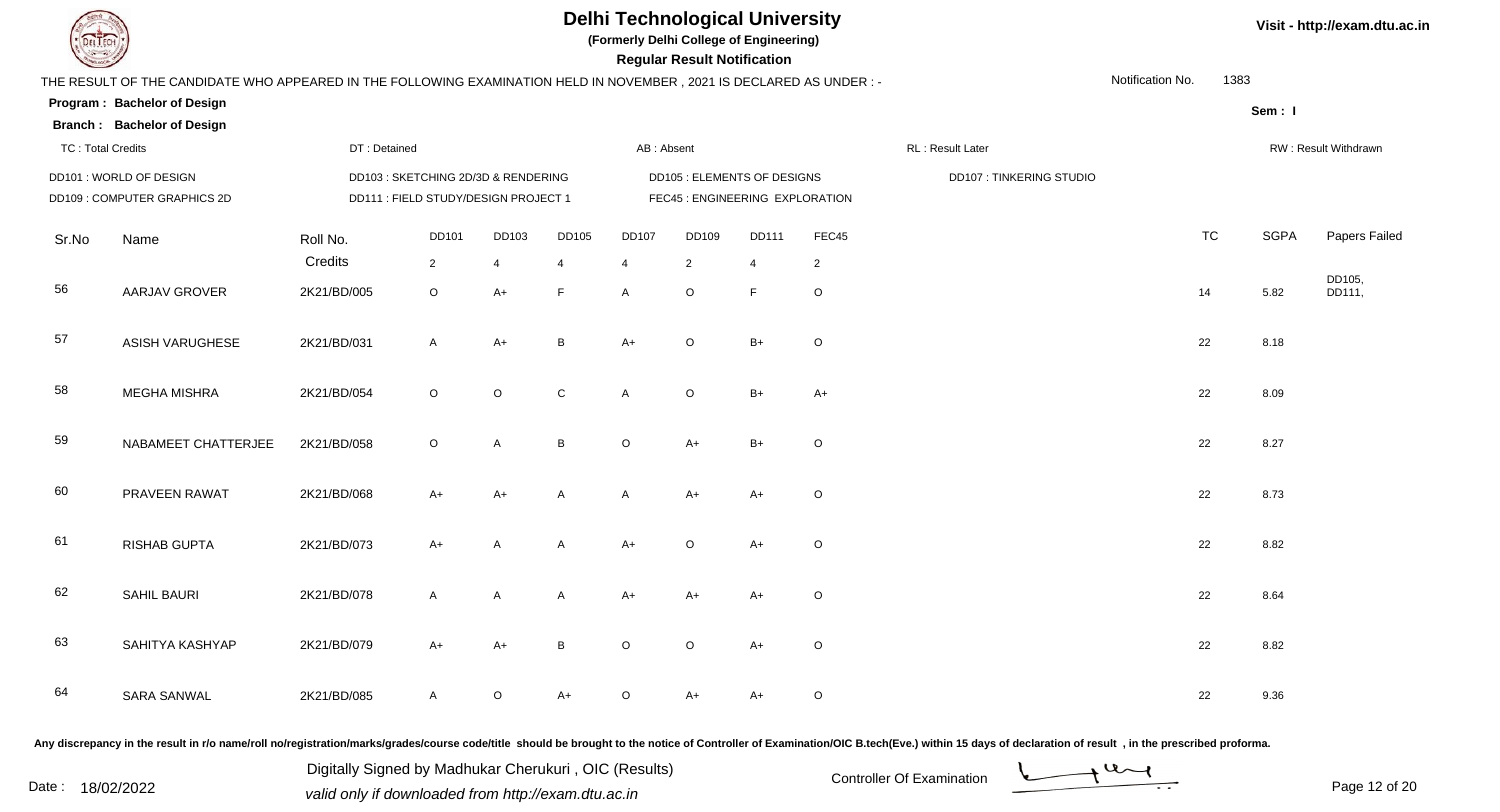|                          |                                                                                                                     |                     |                                                                            |                                   |            | <b>Delhi Technological University</b><br>(Formerly Delhi College of Engineering) | <b>Regular Result Notification</b>                                    |                                |                                            |                                |                  |           |             | Visit - http://exam.dtu.ac.in |
|--------------------------|---------------------------------------------------------------------------------------------------------------------|---------------------|----------------------------------------------------------------------------|-----------------------------------|------------|----------------------------------------------------------------------------------|-----------------------------------------------------------------------|--------------------------------|--------------------------------------------|--------------------------------|------------------|-----------|-------------|-------------------------------|
|                          | THE RESULT OF THE CANDIDATE WHO APPEARED IN THE FOLLOWING EXAMINATION HELD IN NOVEMBER, 2021 IS DECLARED AS UNDER:- |                     |                                                                            |                                   |            |                                                                                  |                                                                       |                                |                                            |                                | Notification No. | 1383      |             |                               |
|                          | Program: Bachelor of Design<br><b>Branch: Bachelor of Design</b>                                                    |                     |                                                                            |                                   |            |                                                                                  |                                                                       |                                |                                            |                                |                  |           | Sem: I      |                               |
| <b>TC: Total Credits</b> |                                                                                                                     | DT: Detained        |                                                                            |                                   |            | AB: Absent                                                                       |                                                                       |                                |                                            | <b>RL: Result Later</b>        |                  |           |             | RW: Result Withdrawn          |
|                          | DD101 : WORLD OF DESIGN<br>DD109: COMPUTER GRAPHICS 2D                                                              |                     | DD103: SKETCHING 2D/3D & RENDERING<br>DD111 : FIELD STUDY/DESIGN PROJECT 1 |                                   |            |                                                                                  | <b>DD105: ELEMENTS OF DESIGNS</b><br>FEC45 : ENGINEERING EXPLORATION  |                                |                                            | <b>DD107: TINKERING STUDIO</b> |                  |           |             |                               |
| Sr.No                    | Name                                                                                                                | Roll No.<br>Credits | DD101<br>$\overline{2}$                                                    | DD103<br>$\overline{4}$           | DD105<br>4 | <b>DD107</b><br>4                                                                | DD109<br>2                                                            | <b>DD111</b><br>$\overline{4}$ | FEC45<br>2                                 |                                |                  | <b>TC</b> | <b>SGPA</b> | Papers Failed                 |
| 65                       | <b>TANMAYA PANT</b>                                                                                                 | 2K21/BD/104         | $A+$                                                                       | $A+$                              | $A+$       | $A+$                                                                             | $A+$                                                                  | $A+$                           | $\circ$                                    |                                | 22               |           | 9.09        |                               |
|                          | DD101 : WORLD OF DESIGN<br>DD109: COMPUTER GRAPHICS 2D                                                              |                     | DD103: SKETCHING 2D/3D & RENDERING<br>DD111 : FIELD STUDY/DESIGN PROJECT 1 |                                   |            |                                                                                  | <b>DD105 : ELEMENTS OF DESIGNS</b><br>FEC46 : TECHNICAL COMMUNICATION |                                |                                            | <b>DD107: TINKERING STUDIO</b> |                  |           |             |                               |
| Sr.No                    | Name                                                                                                                | Roll No.<br>Credits | DD101<br>$\overline{2}$                                                    | DD103<br>$\overline{\mathcal{A}}$ | DD105      | <b>DD107</b><br>$\overline{4}$                                                   | DD109<br>2                                                            | <b>DD111</b><br>4              | FEC46<br>$\overline{2}$                    |                                |                  | <b>TC</b> | <b>SGPA</b> | Papers Failed                 |
| 66                       | ABHINAV DAS                                                                                                         | 2K21/BD/008         | $A+$                                                                       | A                                 | B+         | $A+$                                                                             | $\circ$                                                               | A                              | $\circ$                                    |                                | 22               |           | 8.45        |                               |
|                          | DD101 : WORLD OF DESIGN<br>DD109: COMPUTER GRAPHICS 2D                                                              |                     | DD103: SKETCHING 2D/3D & RENDERING<br>DD111 : FIELD STUDY/DESIGN PROJECT 1 |                                   |            |                                                                                  | <b>DD105 : ELEMENTS OF DESIGNS</b>                                    |                                | FEC48 : INTRODUCTION TO BIOLOGICAL SCIENCE | <b>DD107: TINKERING STUDIO</b> |                  |           |             |                               |
| Sr.No                    | Name                                                                                                                | Roll No.<br>Credits | <b>DD101</b><br>$\overline{2}$                                             | DD103<br>$\overline{4}$           | DD105<br>4 | <b>DD107</b><br>$\overline{4}$                                                   | <b>DD109</b><br>2                                                     | <b>DD111</b><br>4              | FEC48<br>2                                 |                                |                  | <b>TC</b> | <b>SGPA</b> | Papers Failed                 |
| 67                       | <b>KHUSHI RUSTAGI</b>                                                                                               | 2K21/BD/049         | A                                                                          | $A+$                              | B+         | A+                                                                               | A+                                                                    | $B+$                           | A                                          |                                | 22               |           | 8.09        |                               |

Any discrepancy in the result in r/o name/roll no/registration/marks/grades/course code/title should be brought to the notice of Controller of Examination/OIC B.tech(Eve.) within 15 days of declaration of result, in the pr

Digitally Signed by Madhukar Cherukuri, OIC (Results)<br>Date : 18/02/2022 valid only if downloaded from http://oxam.dtu.ac.in Digitally Signed by Madhukar Cherukuri , OIC (Results)valid only if downloaded from http://exam.dtu.ac.in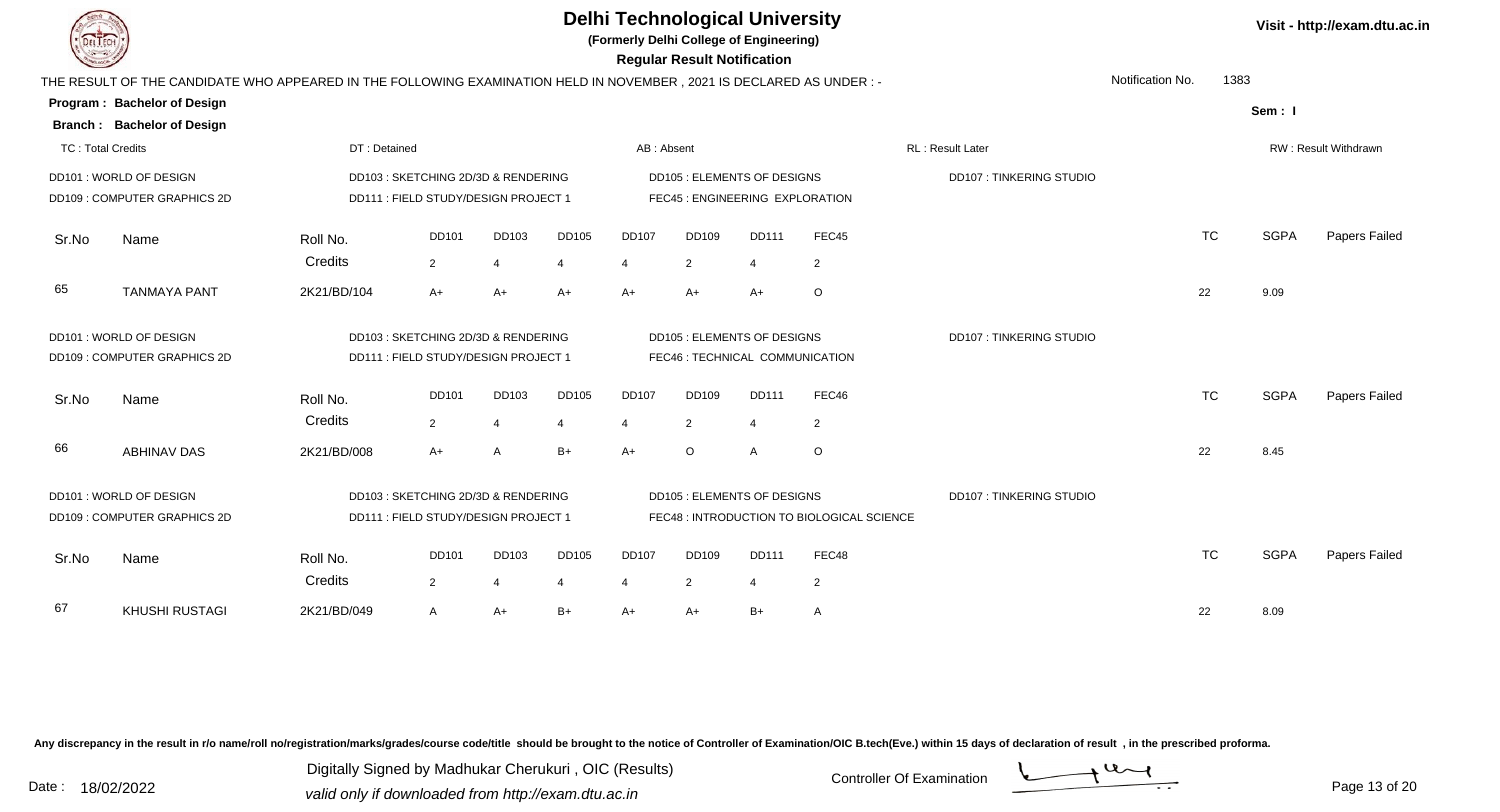

**Branch : Bachelor of Design**

# **Delhi Technological University**

**(Formerly Delhi College of Engineering)**

 **Regular Result Notification**

| THE RESULT OF THE CANDIDATE WHO APPEARED IN THE FOLLOWING EXAMINATION HELD IN NOVEMBER . 2021 IS DECLARED AS UNDER : |  |
|----------------------------------------------------------------------------------------------------------------------|--|
| Bachelor of Design<br><b>Program:</b>                                                                                |  |

| ш<br>۰.<br>۰, |  |  |
|---------------|--|--|
|---------------|--|--|

1383

| TC : Total Credits |                                                         | DT: Detained        |                                                                             |                         |                         | AB: Absent |                                                                    |              |                         | RL: Result Later               |           |             | RW : Result Withdrawn |
|--------------------|---------------------------------------------------------|---------------------|-----------------------------------------------------------------------------|-------------------------|-------------------------|------------|--------------------------------------------------------------------|--------------|-------------------------|--------------------------------|-----------|-------------|-----------------------|
|                    | DD101 : WORLD OF DESIGN<br>DD109 : COMPUTER GRAPHICS 2D |                     | DD103 : SKETCHING 2D/3D & RENDERING<br>DD111 : FIELD STUDY/DESIGN PROJECT 1 |                         |                         |            | <b>DD105 : ELEMENTS OF DESIGNS</b><br>FEC49: SKETCHING & RENDERING |              |                         | <b>DD107: TINKERING STUDIO</b> |           |             |                       |
| Sr.No              | Name                                                    | Roll No.<br>Credits | DD101<br>2                                                                  | DD103<br>$\overline{4}$ | DD105<br>$\overline{4}$ | DD107<br>4 | DD109<br>2                                                         | DD111<br>4   | FEC49<br>$\overline{2}$ |                                | <b>TC</b> | <b>SGPA</b> | Papers Failed         |
| 68                 | <b>BUDHANSHU GAUTAM</b>                                 | 2K21/BD/037         | $B+$                                                                        | A+                      | B                       | A          | $A+$                                                               | $B+$         | $\mathsf{A}$            |                                | 22        | 7.64        |                       |
| 69                 | MIHIKA VERMA                                            | 2K21/BD/057         | $\circ$                                                                     | $\mathsf{A}$            | $\mathsf{A}$            | $A+$       | $A+$                                                               | E            | $A+$                    |                                | 18        | 7.09        | DD111,                |
| 70                 | NIKUNJ BAGORIA                                          | 2K21/BD/062         | $\mathsf{A}$                                                                | $A+$                    | C                       | $A+$       | $A+$                                                               | $\mathsf{A}$ | $\mathsf{A}$            |                                | 22        | 7.91        |                       |
| 71                 | SAMARTH TYAGI                                           | 2K21/BD/081         | $B+$                                                                        | $A+$                    | $\mathsf{C}$            | A          | $\mathsf{A}$                                                       | $A+$         | B                       |                                | 22        | 7.55        |                       |
| 72                 | SHRESTH CHAUHAN                                         | 2K21/BD/089         | $A+$                                                                        | $A+$                    | $A+$                    | $\circ$    | $\circ$                                                            | $\circ$      | $A+$                    |                                | 22        | 9.45        |                       |

Any discrepancy in the result in r/o name/roll no/registration/marks/grades/course code/title should be brought to the notice of Controller of Examination/OIC B.tech(Eve.) within 15 days of declaration of result, in the pr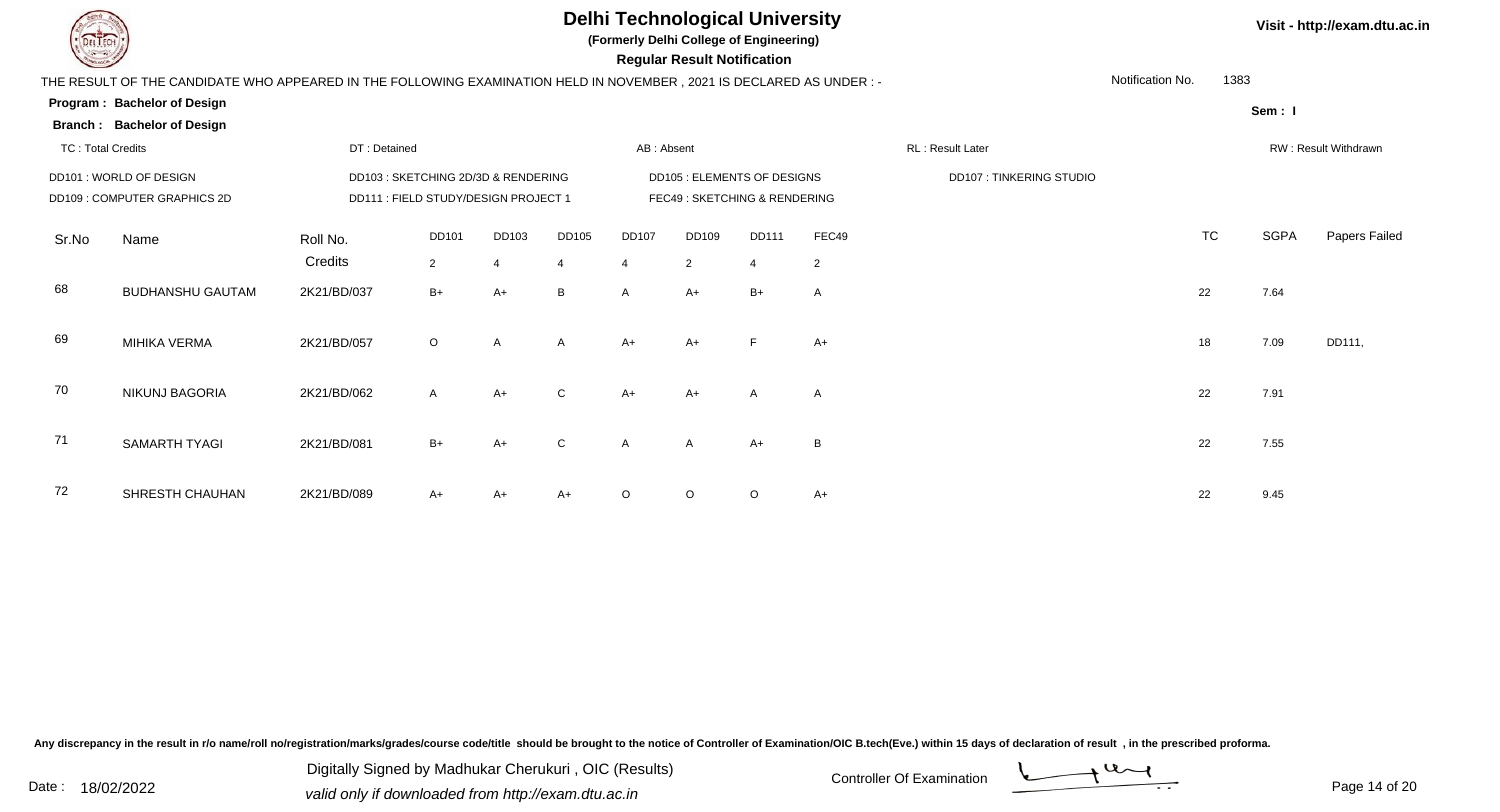

74

HARMISH SONI 2K21/BD/039

# **Delhi Technological University**

**(Formerly Delhi College of Engineering)**

 **Regular Result Notification**

| <b>Company</b>    |                                                                                                                      |              |                                      |       |       |              | Regular Result Notification         |              |                   |                                |                  |           |             |                      |
|-------------------|----------------------------------------------------------------------------------------------------------------------|--------------|--------------------------------------|-------|-------|--------------|-------------------------------------|--------------|-------------------|--------------------------------|------------------|-----------|-------------|----------------------|
|                   | THE RESULT OF THE CANDIDATE WHO APPEARED IN THE FOLLOWING EXAMINATION HELD IN NOVEMBER, 2021 IS DECLARED AS UNDER :- |              |                                      |       |       |              |                                     |              |                   |                                | Notification No. | 1383      |             |                      |
|                   | Program: Bachelor of Design                                                                                          |              |                                      |       |       |              |                                     |              |                   |                                |                  |           | Sem: I      |                      |
|                   | <b>Branch: Bachelor of Design</b>                                                                                    |              |                                      |       |       |              |                                     |              |                   |                                |                  |           |             |                      |
| TC: Total Credits |                                                                                                                      | DT: Detained |                                      |       |       | AB: Absent   |                                     |              |                   | RL: Result Later               |                  |           |             | RW: Result Withdrawn |
|                   | DD101: WORLD OF DESIGN                                                                                               |              | DD103 : SKETCHING 2D/3D & RENDERING  |       |       |              | <b>DD105 : ELEMENTS OF DESIGNS</b>  |              |                   | <b>DD107: TINKERING STUDIO</b> |                  |           |             |                      |
|                   | DD109: COMPUTER GRAPHICS 2D                                                                                          |              | DD111 : FIELD STUDY/DESIGN PROJECT 1 |       |       |              | FEC51: Entrepreneurship Exploration |              |                   |                                |                  |           |             |                      |
| Sr.No             | Name                                                                                                                 | Roll No.     | DD101                                | DD103 | DD105 | <b>DD107</b> | <b>DD109</b>                        | <b>DD111</b> | FEC <sub>51</sub> |                                |                  | <b>TC</b> | <b>SGPA</b> | <b>Papers Failed</b> |
|                   |                                                                                                                      | Credits      | $\overline{2}$                       |       | 4     | 4            | 2                                   |              | $\overline{2}$    |                                |                  |           |             |                      |
| 73                | AASHIR KALAM                                                                                                         | 2K21/BD/006  | $\mathsf{A}$                         | A+    | C     | $B+$         | $\circ$                             | B            |                   |                                | 20               |           | 7.20        |                      |
|                   |                                                                                                                      |              |                                      |       |       |              |                                     |              |                   |                                |                  |           |             |                      |
|                   |                                                                                                                      |              |                                      |       |       |              |                                     |              |                   |                                |                  |           |             |                      |

Any discrepancy in the result in r/o name/roll no/registration/marks/grades/course code/title should be brought to the notice of Controller of Examination/OIC B.tech(Eve.) within 15 days of declaration of result, in the pr

Date : 18/02/2022 Valid only if downloaded from http://exam.dtu.ac.in<br>
Date : 18/02/2022 valid only if downloaded from http://exam.dtu.ac.in Digitally Signed by Madhukar Cherukuri , OIC (Results)

<sup>A</sup> <sup>A</sup> B+ <sup>A</sup> <sup>O</sup>

 $\mathsf{O}$  B 20 7.60



**Visit - http://exam.dtu.ac.in**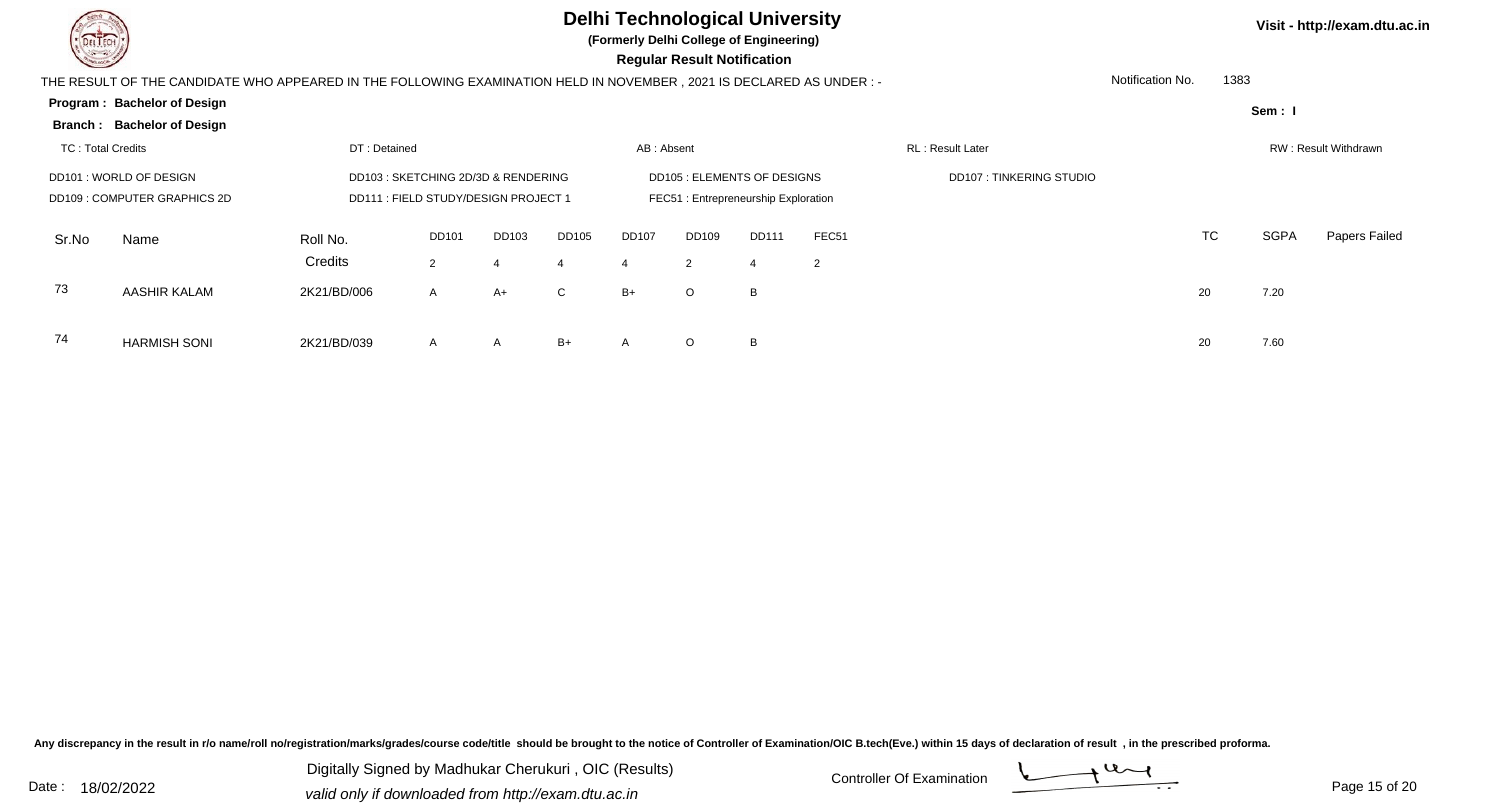

**(Formerly Delhi College of Engineering)**

| <b>County</b>                |                                                                                                                        |                                      |                                     |                |                |                                              | <b>Regular Result Notification</b> |                             |                |                  |                         |                  |                |                      |                                                    |  |
|------------------------------|------------------------------------------------------------------------------------------------------------------------|--------------------------------------|-------------------------------------|----------------|----------------|----------------------------------------------|------------------------------------|-----------------------------|----------------|------------------|-------------------------|------------------|----------------|----------------------|----------------------------------------------------|--|
|                              | THE RESULT OF THE CANDIDATE WHO APPEARED IN THE FOLLOWING EXAMINATION HELD IN NOVEMBER , 2021 IS DECLARED AS UNDER : - |                                      |                                     |                |                |                                              |                                    |                             |                |                  |                         | Notification No. | 1383           |                      |                                                    |  |
|                              | Program: Bachelor of Design                                                                                            |                                      |                                     |                |                |                                              |                                    |                             |                |                  |                         |                  |                | Sem: I               |                                                    |  |
|                              | <b>Branch: Bachelor of Design</b>                                                                                      |                                      |                                     |                |                |                                              |                                    |                             |                |                  |                         |                  |                |                      |                                                    |  |
| <b>TC: Total Credits</b>     |                                                                                                                        | DT: Detained                         |                                     |                |                | AB: Absent                                   |                                    |                             |                | RL: Result Later |                         |                  |                | RW: Result Withdrawn |                                                    |  |
|                              | DD101 : WORLD OF DESIGN                                                                                                |                                      | DD103 : SKETCHING 2D/3D & RENDERING |                |                |                                              |                                    | DD105 : ELEMENTS OF DESIGNS |                |                  | DD107: TINKERING STUDIO |                  |                |                      |                                                    |  |
| DD109 : COMPUTER GRAPHICS 2D |                                                                                                                        | DD111 : FIELD STUDY/DESIGN PROJECT 1 |                                     |                |                | FEC7 : INTRODUCTION TO ENVIRONMENTAL SCIENCE |                                    |                             |                |                  |                         |                  |                |                      |                                                    |  |
| Sr.No                        | Name                                                                                                                   | Roll No.                             | <b>DD101</b>                        | DD103          | <b>DD105</b>   | <b>DD107</b>                                 | DD109                              | <b>DD111</b>                | FEC7           |                  |                         |                  | <b>TC</b>      | <b>SGPA</b>          | Papers Failed                                      |  |
|                              |                                                                                                                        | Credits                              | $\overline{2}$                      | $\overline{4}$ | $\overline{4}$ | $\overline{4}$                               | $\overline{2}$                     | $\overline{4}$              | $\overline{2}$ |                  |                         |                  |                |                      |                                                    |  |
| 75                           | AAMODITA SINGHAL                                                                                                       | 2K21/BD/004                          | $\circ$                             | O              | $B+$           | $\circ$                                      | $\circ$                            | A                           | $A+$           |                  |                         |                  | 22             | 9.00                 |                                                    |  |
| 76                           | ABHIJITH NAIR BIJUPRABHA 2K21/BD/007                                                                                   |                                      | $\mathsf{A}$                        | $\mathsf{A}$   | $B+$           | $\mathsf{A}$                                 | $\circ$                            | B                           | $\mathsf{A}$   |                  |                         |                  | 22             | 7.64                 |                                                    |  |
| 77                           | ADITYA ANTHONY JOSEPH 2K21/BD/010                                                                                      |                                      | $B+$                                | $\circ$        | $B+$           | $B+$                                         | $A+$                               | B                           | $\mathsf{A}$   |                  |                         |                  | 22             | 7.64                 |                                                    |  |
| 78                           | ADITYA VIKRAM YADAV                                                                                                    | 2K21/BD/011                          | $\mathsf{A}$                        | $A+$           | B              | $\overline{A}$                               | $\mathsf O$                        | $B+$                        | A              |                  |                         |                  | 22             | 7.82                 |                                                    |  |
| 79                           | <b>ADYA RANA</b>                                                                                                       | 2K21/BD/013                          | F                                   | F              | F              | F                                            | F                                  | F                           | F              |                  |                         |                  | $\overline{0}$ | 0.00                 | DD101DD103, DD105,<br>DD107, DD109, DD111<br>FEC7, |  |
| 80                           | <b>AESHANI SINGH</b>                                                                                                   | 2K21/BD/014                          | A                                   | $A+$           | B              | $B+$                                         | $A+$                               | B                           | $\mathsf{A}$   |                  |                         |                  | 22             | 7.36                 |                                                    |  |
| 81                           | AKSHAT AGRAWAL                                                                                                         | 2K21/BD/016                          | $\circ$                             | $A+$           | $B+$           | $\mathsf{A}$                                 | $\circ$                            | B                           | $\, {\bf B}$   |                  |                         |                  | 22             | 7.82                 |                                                    |  |
| 82                           | AKSHAYA JAIN                                                                                                           | 2K21/BD/019                          | A                                   | $A+$           | B              | $A+$                                         | $A+$                               | A                           | $A+$           |                  |                         |                  | 22             | 8.18                 |                                                    |  |
| 83                           | <b>ANANDI SINGH</b>                                                                                                    | 2K21/BD/020                          | $\mathsf{A}$                        | $A+$           | $B+$           | $A+$                                         | $\circ$                            | $B+$                        | $A+$           |                  |                         |                  | 22             | 8.27                 |                                                    |  |
|                              |                                                                                                                        |                                      |                                     |                |                |                                              |                                    |                             |                |                  |                         |                  |                |                      |                                                    |  |

Any discrepancy in the result in r/o name/roll no/registration/marks/grades/course code/title should be brought to the notice of Controller of Examination/OIC B.tech(Eve.) within 15 days of declaration of result, in the pr

Date : 18/02/2022 Valid only if downloaded from http://exam.dtu.ac.in<br>
Date : 18/02/2022 valid only if downloaded from http://exam.dtu.ac.in Digitally Signed by Madhukar Cherukuri , OIC (Results)



**Visit - http://exam.dtu.ac.in**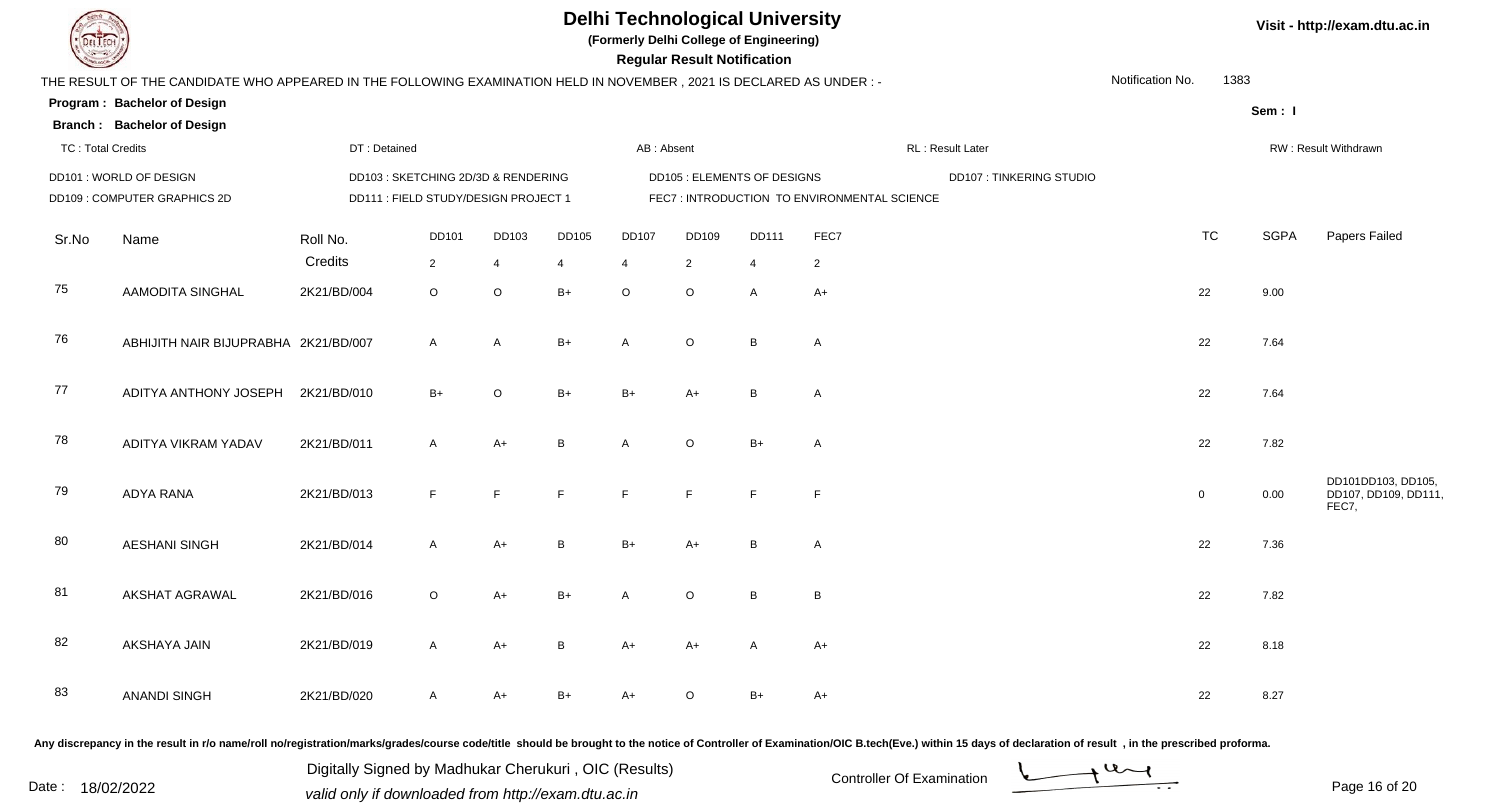

**(Formerly Delhi College of Engineering)**

| <b>Courses I</b>         |                                                                                                                      |                        |                                      |                     |                                |                             | <b>Regular Result Notification</b> |                     |                                             |                                |                  |                      |             |                                |
|--------------------------|----------------------------------------------------------------------------------------------------------------------|------------------------|--------------------------------------|---------------------|--------------------------------|-----------------------------|------------------------------------|---------------------|---------------------------------------------|--------------------------------|------------------|----------------------|-------------|--------------------------------|
|                          | THE RESULT OF THE CANDIDATE WHO APPEARED IN THE FOLLOWING EXAMINATION HELD IN NOVEMBER, 2021 IS DECLARED AS UNDER :- |                        |                                      |                     |                                |                             |                                    |                     |                                             |                                | Notification No. | 1383                 |             |                                |
|                          | Program: Bachelor of Design                                                                                          |                        |                                      |                     |                                |                             |                                    |                     |                                             |                                |                  |                      | Sem: I      |                                |
|                          | <b>Branch: Bachelor of Design</b>                                                                                    |                        |                                      |                     |                                |                             |                                    |                     |                                             |                                |                  |                      |             |                                |
| <b>TC: Total Credits</b> |                                                                                                                      | DT: Detained           |                                      |                     |                                | AB: Absent                  |                                    |                     |                                             | RL: Result Later               |                  | RW: Result Withdrawn |             |                                |
|                          | DD101: WORLD OF DESIGN                                                                                               |                        | DD103 : SKETCHING 2D/3D & RENDERING  |                     |                                | DD105 : ELEMENTS OF DESIGNS |                                    |                     |                                             | <b>DD107: TINKERING STUDIO</b> |                  |                      |             |                                |
|                          | DD109 : COMPUTER GRAPHICS 2D                                                                                         |                        | DD111 : FIELD STUDY/DESIGN PROJECT 1 |                     |                                |                             |                                    |                     | FEC7: INTRODUCTION TO ENVIRONMENTAL SCIENCE |                                |                  |                      |             |                                |
| Sr.No                    | Name                                                                                                                 | Roll No.               | <b>DD101</b>                         | DD103               | DD105                          | <b>DD107</b>                | DD109                              | <b>DD111</b>        | FEC7                                        |                                |                  | <b>TC</b>            | <b>SGPA</b> | Papers Failed                  |
| 84                       | <b>ANANYA SINGH</b>                                                                                                  | Credits<br>2K21/BD/021 | $\overline{2}$<br>Α                  | $\overline{4}$<br>A | $\overline{4}$<br>$\mathsf{C}$ | 4<br>A                      | $\overline{2}$<br>$A+$             | $\overline{4}$<br>B | $\overline{2}$<br>$A+$                      |                                |                  | 22                   | 7.27        |                                |
| 85                       | ANSHIKA BATRA                                                                                                        | 2K21/BD/022            | B                                    | $\mathsf O$         | $B+$                           | $A+$                        | $A+$                               | $B+$                | B                                           |                                |                  | 22                   | 7.91        |                                |
| 86                       | <b>APARNA MATHUR</b>                                                                                                 | 2K21/BD/023            | $\, {\bf B}$                         | $B+$                | E                              | F                           | F.                                 | F                   | ${\bf C}$                                   |                                |                  | $\boldsymbol{8}$     | 2.27        | DD105,<br>DD107, DD109, DD111, |
| 87                       | ARKO MUKHERJEE                                                                                                       | 2K21/BD/025            | $A+$                                 | $A+$                | B                              | $B+$                        | $B+$                               | $B+$                | B                                           |                                |                  | 22                   | 7.27        |                                |
| 88                       | <b>ARPAN BISWAS</b>                                                                                                  | 2K21/BD/027            | $A+$                                 | A                   | P                              | A                           | $A+$                               | $B+$                | A                                           |                                |                  | 22                   | 7.27        |                                |
| 89                       | <b>ARYAN GAUR</b>                                                                                                    | 2K21/BD/029            | B                                    | $A+$                | P                              | $B+$                        | $A+$                               | B                   | A                                           |                                |                  | 22                   | 6.82        |                                |
| 90                       | <b>ARYAN VERMA</b>                                                                                                   | 2K21/BD/030            | $\overline{A}$                       | $B+$                | $\mathsf C$                    | A                           | $\mathsf O$                        | $\overline{B}$      | ${\bf C}$                                   |                                |                  | 22                   | 6.82        |                                |
| 91                       | <b>AVNI AGARWAL</b>                                                                                                  | 2K21/BD/034            | $\overline{A}$                       | $A+$                | $B+$                           | $A+$                        | $A+$                               | $\mathsf{A}$        | $\mathsf O$                                 |                                |                  | 22                   | 8.45        |                                |
| 92                       | B. OM OM                                                                                                             | 2K21/BD/035            | A                                    | A                   | $\, {\bf B} \,$                | $A+$                        | O                                  | $\mathsf{A}$        | B                                           |                                |                  | 22                   | 7.82        |                                |
|                          |                                                                                                                      |                        |                                      |                     |                                |                             |                                    |                     |                                             |                                |                  |                      |             |                                |

Any discrepancy in the result in r/o name/roll no/registration/marks/grades/course code/title should be brought to the notice of Controller of Examination/OIC B.tech(Eve.) within 15 days of declaration of result, in the pr

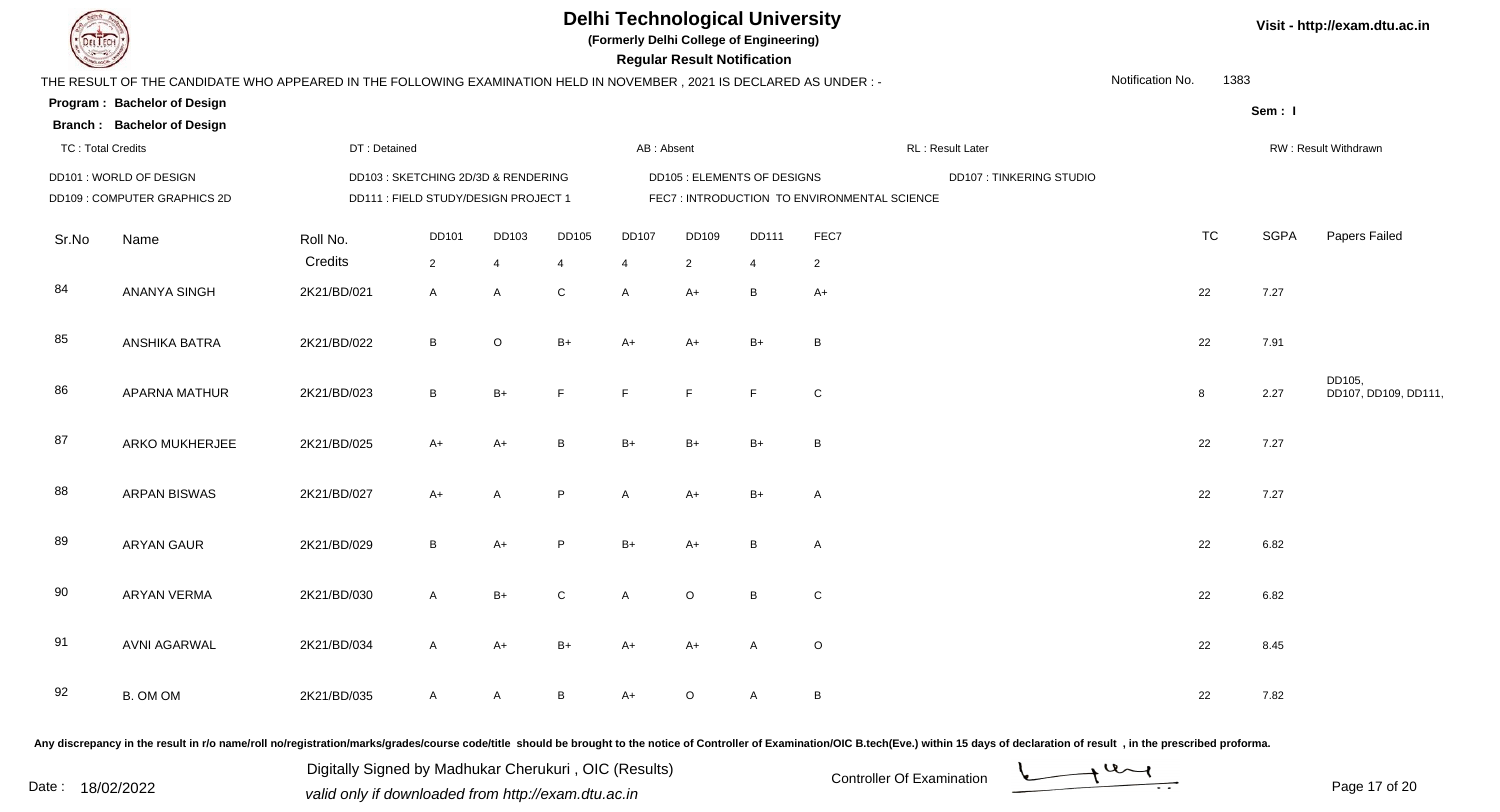

**(Formerly Delhi College of Engineering)**

|  |  |  | Visit - http://exam.dtu.ac.in |
|--|--|--|-------------------------------|
|--|--|--|-------------------------------|

| <b>County</b>            |                                                                                                                      |              |                                      |                |                |                         | <b>Regular Result Notification</b> |                |                                             |                                                                                                                |                          |                      |                                                     |  |
|--------------------------|----------------------------------------------------------------------------------------------------------------------|--------------|--------------------------------------|----------------|----------------|-------------------------|------------------------------------|----------------|---------------------------------------------|----------------------------------------------------------------------------------------------------------------|--------------------------|----------------------|-----------------------------------------------------|--|
|                          | THE RESULT OF THE CANDIDATE WHO APPEARED IN THE FOLLOWING EXAMINATION HELD IN NOVEMBER, 2021 IS DECLARED AS UNDER :- |              |                                      |                |                |                         |                                    |                |                                             |                                                                                                                | Notification No.<br>1383 |                      |                                                     |  |
|                          | Program: Bachelor of Design                                                                                          |              |                                      |                |                |                         |                                    |                |                                             |                                                                                                                |                          | Sem: I               |                                                     |  |
|                          | <b>Branch: Bachelor of Design</b>                                                                                    |              |                                      |                |                |                         |                                    |                |                                             |                                                                                                                |                          |                      |                                                     |  |
| <b>TC: Total Credits</b> |                                                                                                                      | DT: Detained |                                      |                |                | AB: Absent              |                                    |                |                                             | RL: Result Later                                                                                               |                          | RW: Result Withdrawn |                                                     |  |
|                          | DD101 : WORLD OF DESIGN                                                                                              |              | DD103 : SKETCHING 2D/3D & RENDERING  |                |                |                         | <b>DD105 : ELEMENTS OF DESIGNS</b> |                |                                             | <b>DD107: TINKERING STUDIO</b>                                                                                 |                          |                      |                                                     |  |
|                          | DD109: COMPUTER GRAPHICS 2D                                                                                          |              | DD111 : FIELD STUDY/DESIGN PROJECT 1 |                |                |                         |                                    |                | FEC7: INTRODUCTION TO ENVIRONMENTAL SCIENCE |                                                                                                                |                          |                      |                                                     |  |
| Sr.No                    | Name                                                                                                                 | Roll No.     | DD101                                | DD103          | <b>DD105</b>   | <b>DD107</b>            | DD109                              | DD111          | FEC7                                        |                                                                                                                | <b>TC</b>                | <b>SGPA</b>          | Papers Failed                                       |  |
|                          |                                                                                                                      | Credits      | $\overline{2}$                       | $\overline{4}$ | $\overline{4}$ | $\overline{\mathbf{4}}$ | 2                                  | $\overline{4}$ | $\overline{2}$                              |                                                                                                                |                          |                      |                                                     |  |
| 93                       | DEVANSHI KATARIA                                                                                                     | 2K21/BD/038  | $A+$                                 | $A+$           | B              | $B+$                    | $A+$                               | $B+$           | $\overline{A}$                              |                                                                                                                | 22                       | 7.64                 |                                                     |  |
| 94                       | <b>HIMNEESH KALRA</b>                                                                                                | 2K21/BD/040  | F                                    | F              | $\mathsf F$    | F                       | F.                                 | B              | F                                           |                                                                                                                | $\overline{4}$           | 1.09                 | DD101DD103, DD105,<br>DD107, DD109,<br>FEC7,        |  |
| 95                       | <b>ISHITA ANAND</b>                                                                                                  | 2K21/BD/042  | $\circ$                              | $\overline{A}$ | $B+$           | A                       | $\circ$                            | B              | $A+$                                        |                                                                                                                | 22                       | 7.91                 |                                                     |  |
| 96                       | <b>JAI GAUR</b>                                                                                                      | 2K21/BD/043  | $\mathsf{A}$                         | $A+$           | A              | $\mathsf{A}$            | $\circ$                            | $\mathsf{A}$   | $A+$                                        |                                                                                                                | 22                       | 8.45                 |                                                     |  |
| 97                       | <b>JIGYASA SANGHI</b>                                                                                                | 2K21/BD/048  | $A+$                                 | A              | B              | $B+$                    | $A+$                               | $B+$           | $A+$                                        |                                                                                                                | 22                       | 7.55                 |                                                     |  |
| 98                       | MEGHAL JAIN                                                                                                          | 2K21/BD/055  | E                                    | F              | F              | F                       | E                                  | F              | E                                           |                                                                                                                | $\overline{0}$           | 0.00                 | DD101DD103, DD105,<br>DD107, DD109, DD111,<br>FEC7, |  |
| 99                       | <b>MEHAK BHATNAGAR</b>                                                                                               | 2K21/BD/056  | $\mathsf{A}$                         | $\overline{A}$ | $\mathsf C$    | $\circ$                 | $A+$                               | A              | $A+$                                        |                                                                                                                | 22                       | 8.00                 |                                                     |  |
| 100                      | NAFISA RUHEEN                                                                                                        | 2K21/BD/059  | $A+$                                 | $\mathsf{A}$   | $\mathbf C$    | $\circ$                 | $\circ$                            | $B+$           | $\mathsf{A}$                                |                                                                                                                | 22                       | 7.91                 |                                                     |  |
| 101                      | NIKITA THUKRAL                                                                                                       | 2K21/BD/061  | B                                    | $A+$           | $\, {\bf B}$   | $\mathsf{A}$            | $\circ$                            | $B+$           | $\mathsf{A}$                                |                                                                                                                | 22                       | 7.64                 |                                                     |  |
|                          |                                                                                                                      |              |                                      |                |                |                         |                                    |                |                                             | . A series de la factoria de la constitución de la factoria de la factoria de la factoria de la constitución d |                          |                      |                                                     |  |

Any discrepancy in the result in r/o name/roll no/registration/marks/grades/course code/title should be brought to the notice of Controller of Examination/OIC B.tech(Eve.) within 15 days of declaration of result ,in the p

Digitally Signed by Madhukar Cherukuri, OIC (Results)<br>Date : 18/02/2022 valid only if downloaded from http://oxam.dtu.ac.in Digitally Signed by Madhukar Cherukuri , OIC (Results)valid only if downloaded from http://exam.dtu.ac.in

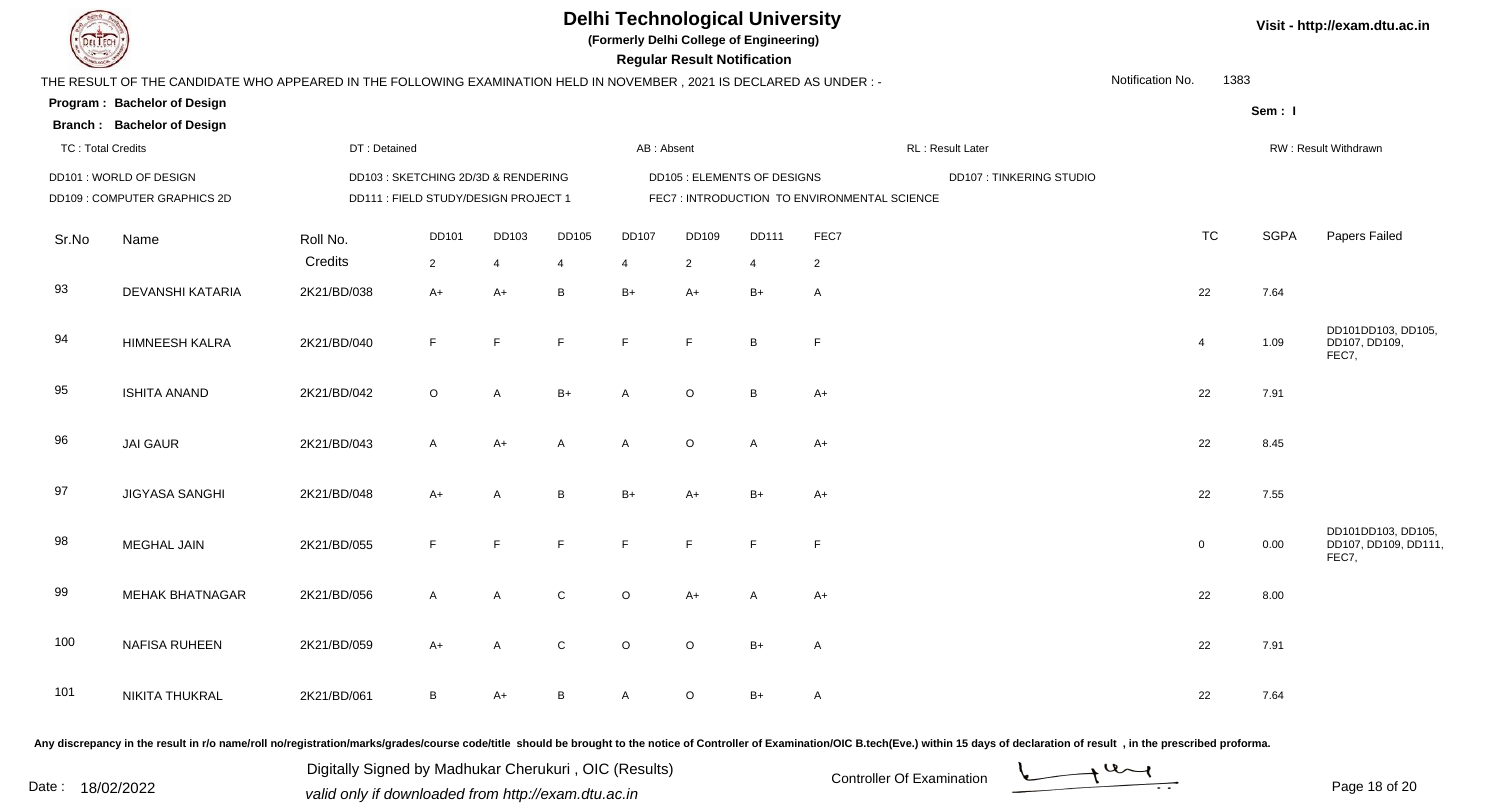

**(Formerly Delhi College of Engineering)**

**Regular Regular Results Notification** 

|  | Visit - http://exam.dtu.ac.in |  |
|--|-------------------------------|--|
|--|-------------------------------|--|

| <b>County of Several Property</b> |                                                                                                                      |                                      |                                    |         |                |                                    | <b>Regular Result Notification</b> |                |                                             |                         |                  |           |             |                      |
|-----------------------------------|----------------------------------------------------------------------------------------------------------------------|--------------------------------------|------------------------------------|---------|----------------|------------------------------------|------------------------------------|----------------|---------------------------------------------|-------------------------|------------------|-----------|-------------|----------------------|
|                                   | THE RESULT OF THE CANDIDATE WHO APPEARED IN THE FOLLOWING EXAMINATION HELD IN NOVEMBER, 2021 IS DECLARED AS UNDER :- |                                      |                                    |         |                |                                    |                                    |                |                                             |                         | Notification No. | 1383      |             |                      |
|                                   | Program: Bachelor of Design                                                                                          |                                      |                                    |         |                |                                    |                                    |                |                                             |                         |                  |           | Sem: I      |                      |
|                                   | <b>Branch: Bachelor of Design</b>                                                                                    |                                      |                                    |         |                |                                    |                                    |                |                                             |                         |                  |           |             |                      |
| <b>TC: Total Credits</b>          |                                                                                                                      | DT: Detained                         |                                    |         |                | AB: Absent                         |                                    |                |                                             | RL: Result Later        |                  |           |             | RW: Result Withdrawn |
|                                   | DD101: WORLD OF DESIGN                                                                                               |                                      | DD103: SKETCHING 2D/3D & RENDERING |         |                | <b>DD105 : ELEMENTS OF DESIGNS</b> |                                    |                |                                             | DD107: TINKERING STUDIO |                  |           |             |                      |
|                                   | DD109 : COMPUTER GRAPHICS 2D                                                                                         | DD111 : FIELD STUDY/DESIGN PROJECT 1 |                                    |         |                |                                    |                                    |                | FEC7: INTRODUCTION TO ENVIRONMENTAL SCIENCE |                         |                  |           |             |                      |
| Sr.No                             | Name                                                                                                                 | Roll No.                             | <b>DD101</b>                       | DD103   | DD105          | <b>DD107</b>                       | DD109                              | <b>DD111</b>   | FEC7                                        |                         |                  | <b>TC</b> | <b>SGPA</b> | Papers Failed        |
|                                   |                                                                                                                      | Credits                              | $\overline{2}$                     | 4       | $\overline{4}$ | 4                                  | $\overline{2}$                     | $\overline{4}$ | $\overline{2}$                              |                         |                  |           |             |                      |
| 102                               | PARUL                                                                                                                | 2K21/BD/065                          | $\, {\bf B}$                       | $A+$    | $\mathsf O$    | $A+$                               | $A+$                               | $A+$           | $A+$                                        |                         |                  | 22        | 8.91        |                      |
| 103                               | PRIYAM SHRIVASTAVA                                                                                                   | 2K21/BD/069                          | A                                  | $A+$    | $\mathsf{A}$   | $A+$                               | $\circ$                            | $A+$           | $\mathsf{A}$                                |                         |                  | 22        | 8.73        |                      |
| 104                               | <b>ROHIT MINZ</b>                                                                                                    | 2K21/BD/075                          | A                                  | $A+$    | $A+$           | A+                                 | A                                  | A              | $\mathsf{A}$                                |                         |                  | 22        | 8.55        |                      |
| 105                               | SAMBIT HALDER                                                                                                        | 2K21/BD/082                          | $B+$                               | $B+$    | $A+$           | $\circ$                            | $B+$                               | $A+$           | A                                           |                         |                  | 22        | 8.36        |                      |
| 106                               | SAMRIDHI NANDWANI                                                                                                    | 2K21/BD/083                          | $B+$                               | $\circ$ | $\mathsf O$    | $\circ$                            | $A+$                               | A+             | $A+$                                        |                         |                  | 22        | 9.36        |                      |
| 107                               | SHAKTI SAFALYA DASH                                                                                                  | 2K21/BD/086                          | $B+$                               | A       | A              | $A+$                               | $\circ$                            | $\circ$        | $\mathsf{A}$                                |                         |                  | 22        | 8.64        |                      |
| 108                               | SOMESH SRIVASTAVA                                                                                                    | 2K21/BD/094                          | $A+$                               | $\circ$ | $\circ$        | $\circ$                            | $\circ$                            | $A+$           | $A+$                                        |                         |                  | 22        | 9.64        |                      |
| 109                               | SUMIT SANJAY BAGAL                                                                                                   | 2K21/BD/096                          | $A+$                               | $\circ$ | $\circ$        | $\circ$                            | $\circ$                            | $\circ$        | $\mathsf A$                                 |                         |                  | 22        | 9.73        |                      |
| 110                               | SURBHI CHAUHAN                                                                                                       | 2K21/BD/097                          | $B+$                               | $\circ$ | $\mathsf O$    | $\circ$                            | $\mathsf O$                        | $A+$           | $\mathsf O$                                 |                         |                  | 22        | 9.55        |                      |

Any discrepancy in the result in r/o name/roll no/registration/marks/grades/course code/title should be brought to the notice of Controller of Examination/OIC B.tech(Eve.) within 15 days of declaration of result, in the pr